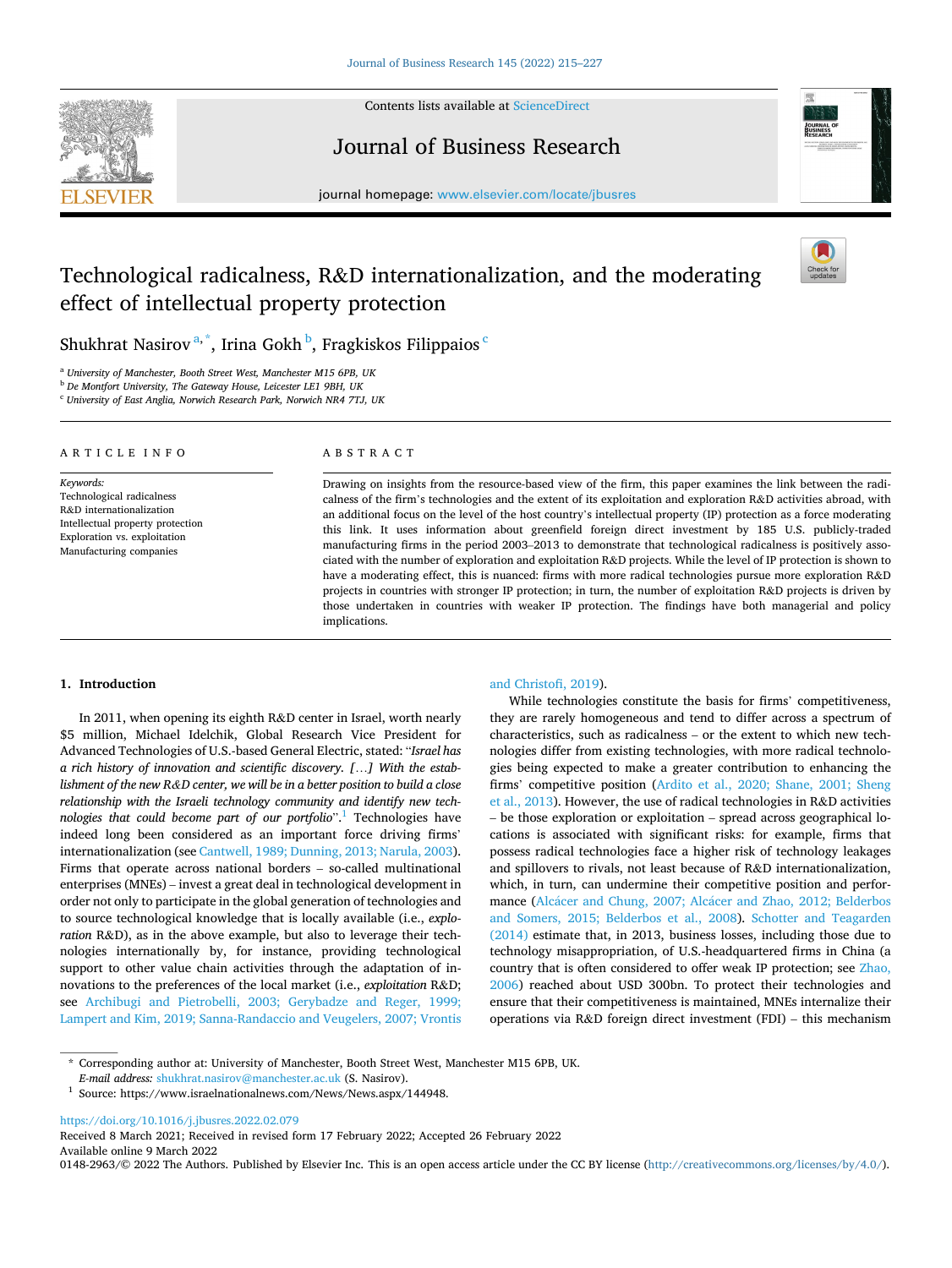enables tighter control over technology transfer and limits the dissipation of technological knowledge. They may also draw on the host country's IP protection and other institutional arrangements to profit from their technologies [\(Teece, 1986; Zhao et al., 2020](#page-12-0)).

Although a number of studies have explored the link between technologies and internationalization in general (e.g., [Cantwell, 1989;](#page-11-0)  [Cantwell and Piscitello, 2000; Narula, 2003; Tseng et al., 2007;](#page-11-0)  [Dunning, 2013\)](#page-11-0), and looked at various institutional arrangements underpinning technology transfer (e.g., Oxley, 1999; Maskus, 2000; Glass [and Saggi, 2002; Branstetter et al., 2006; Zhao, 2006; Kim et al., 2012;](#page-11-0)  [Brander et al., 2017; Peng et al., 2017](#page-11-0)), there is little insight into how the characteristics of technologies, including their radicalness, are linked to R&D internationalization. Only a handful of works have examined this issue directly (e.g., [Ardito et al., 2020; Belderbos et al., 2013; Kriz and](#page-10-0)  [Welch, 2018\)](#page-10-0). Recognizing that, we attempt to fill this gap. Drawing on insights from the resource-based view of the firm, we study whether the radicalness of the technologies possessed by an MNE has an association with the firm's decision to pursue exploration and exploitation R&D projects abroad; moreover, we also evaluate the impact of the host country's level of IP protection on this association.

In order to do so, we examine the greenfield FDI projects of 185 U.S. publicly-traded manufacturing firms in the period 2003–2013, with a focus on the firms' engagement in cross-border exploration and exploitation R&D activities.<sup>2</sup> According to our empirical results, the radicalness of MNEs' technologies is positively associated with the number of both exploration and exploitation R&D projects in foreign countries. These findings are consistent with the idea that, since more radical technologies tend to provide greater market opportunities and reflect firms' absorptive capacity, MNEs are able to decentralize their R&D function so that it not only supports their expansion into foreign markets, but also helps them to tap into the host country's technological pool and, thus, participate in the global generation of technologies. However, we find that there is a differential effect of the strength of IP protection that host countries offer – greater technological radicalness is associated with more exploration R&D projects in countries that have stronger IP protection and more exploitation R&D projects in countries with weaker IP protection. These findings reveal a boundary condition of country-level IP protection: that is, technological leaders seem to be strategic in how they approach the decentralization of their R&D function and give priority to countries with stronger IP protection only when engaging in global technology generation.<sup>3</sup>

As such, our study contributes to the literature in three principal ways. First, it adds to the research on the resource-based view of MNEs in general (e.g., [Barney et al., 2001; Peng, 2001; Tseng et al., 2007\)](#page-10-0) and on the effect of technologies on R&D internationalization in particular (e.g., [Ardito et al., 2020; Belderbos et al., 2013; Kriz and Welch, 2018\)](#page-10-0) by pointing to the need to account for technological characteristics, such as radicalness, when assessing this effect, with MNEs that have more radical technologies engaging in more cross-border R&D activities. Second, it adds to the literature on the role that IP protection in the host country plays in cross-border technology transfer (e.g., [Belderbos et al.,](#page-10-0)  [2013; Branstetter et al., 2006; Kim et al., 2012; Papageorgiadis et al.,](#page-10-0)  [2019; Pathak et al., 2013; Zhao, 2006\)](#page-10-0) by identifying an important boundary condition: that is, once technological radicalness and the motives for R&D internationalization are accounted for, the strength of country-level IP protection tends to foster only exploration R&D

projects. And third, our results inform the debate over the effect of FDI on the productivity and innovativeness of local firms (see [Chung et al.,](#page-11-0)  [2003; Haskel et al., 2007; García et al., 2013; Jin et al., 2019](#page-11-0)) by suggesting that technological radicalness and the effect it has across different stages of a value chain (specifically here the exploration and exploitation stages) can partially explain technology transfer patterns. Therefore, policy-makers in host countries could maximize technology transfer to local firms by better aligning the stages of the value chain they target with the level of IP protection afforded.

# **2. Theory and hypotheses**

# *2.1. The role of technologies in the internationalization process: A resource-based view*

One of the basic findings in the business and management literature is that, even within narrowly defined markets, there are significant and persistent differences in firms' internationalization behavior, with various theories having been advanced to explain them (see [Paul and](#page-11-0)  [Feliciano-Cestero, 2021](#page-11-0)). For instance, the resource-based view of the firm states that these differences are linked to the different resource endowments possessed by firms ([Wernerfelt, 1984; Barney, 1991; Peng,](#page-12-0)  [2001; Peteraf, 1993\)](#page-12-0). Within this theoretical perspective, the firm's resource endowments – or simply resources – are defined as tangible and intangible (e.g., brands, technologies, or skilled personnel) assets that are semi-permanently tied to the firm and that can be utilized to conceive or implement the firm's strategies and lead to competitive advantage. However, to do so, the resources should be valuable, rare, and not easily imitated or substituted ([Barney, 1991\)](#page-10-0). As far as internationalization behavior is concerned, the resource-based view clarifies "the nature of resources required to overcome the liability of foreignness"; suggests that the firm's resources are likely to determine its mode of foreign entry, usually in conjunction with its capabilities in deploying resources in external markets; and emphasizes the importance of organizational learning and knowledge transfer within the context of subsidiary capability building and cross-border strategic alliances ([Cantwell](#page-11-0)  [and Piscitello, 2000; Barney et al., 2001:629; Peng, 2001\)](#page-11-0).

Technologies in particular represent a valuable resource for MNEs. There are three main reasons for firms to deploy technologies internationally ([Archibugi and Pietrobelli, 2003](#page-10-0)): firms may seek to utilize a nationally produced technology in foreign markets, including through the foreign manufacturing of innovative products; they may choose to participate in the global generation of technologies by, for example, setting up international but intra-firm R&D labs or technical centers; and, finally, firms may be involved in global technological collaborations with the aim of creating new technologies and products. International technology deployment can be either through internal transfer, when firms exploit technologies within their boundaries (including knowledge integration activities), or through external transfer, when firms exploit technologies across their boundaries (including sourcing; [Andersson et al., 2016](#page-10-0)). Regardless of the reason for internationalization, existing studies show that leveraging technologies outside the home market increases firms' chances of survival, improves their competitive position, and provides long-term growth opportunities (see [Cantwell, 1989; Cantwell and Piscitello, 2000; Narula, 2003; Tseng](#page-11-0)  [et al., 2007; Dunning, 2013](#page-11-0)).

While the importance of technologies for the internationalization process has been acknowledged in the academic literature, the emphasis is primarily on technologies per se, without much insight into the characteristics of the particular technologies developed and owned by MNEs (see [Ardito et al., 2020](#page-10-0)). For example, it has been shown that technologies vary in terms of their *radicalness*, which can be broadly defined as the extent to which a new technology is different from existing technologies [\(Shane, 2001; Sheng et al., 2013](#page-11-0)). However, there is a dearth of evidence on whether the radicalness of technologies possessed by firms influences their internationalization behavior. There

<sup>2</sup> Although in this study, we draw on greenfield FDI to capture the two forms (i.e., exploration and exploitation) of firms' R&D internationalization, it needs to be mentioned that MNEs can choose other market entry modes, such as joint ventures and M&A (see [Raff et al., 2009\)](#page-11-0), but these are beyond the scope of this study.

<sup>&</sup>lt;sup>3</sup> It should be noted that countries with stronger IP protection may also have stronger technological expertise, so MNEs may be more likely to engage in exploration R&D projects there (see [Thakur-Wernz et al., 2019\)](#page-12-0).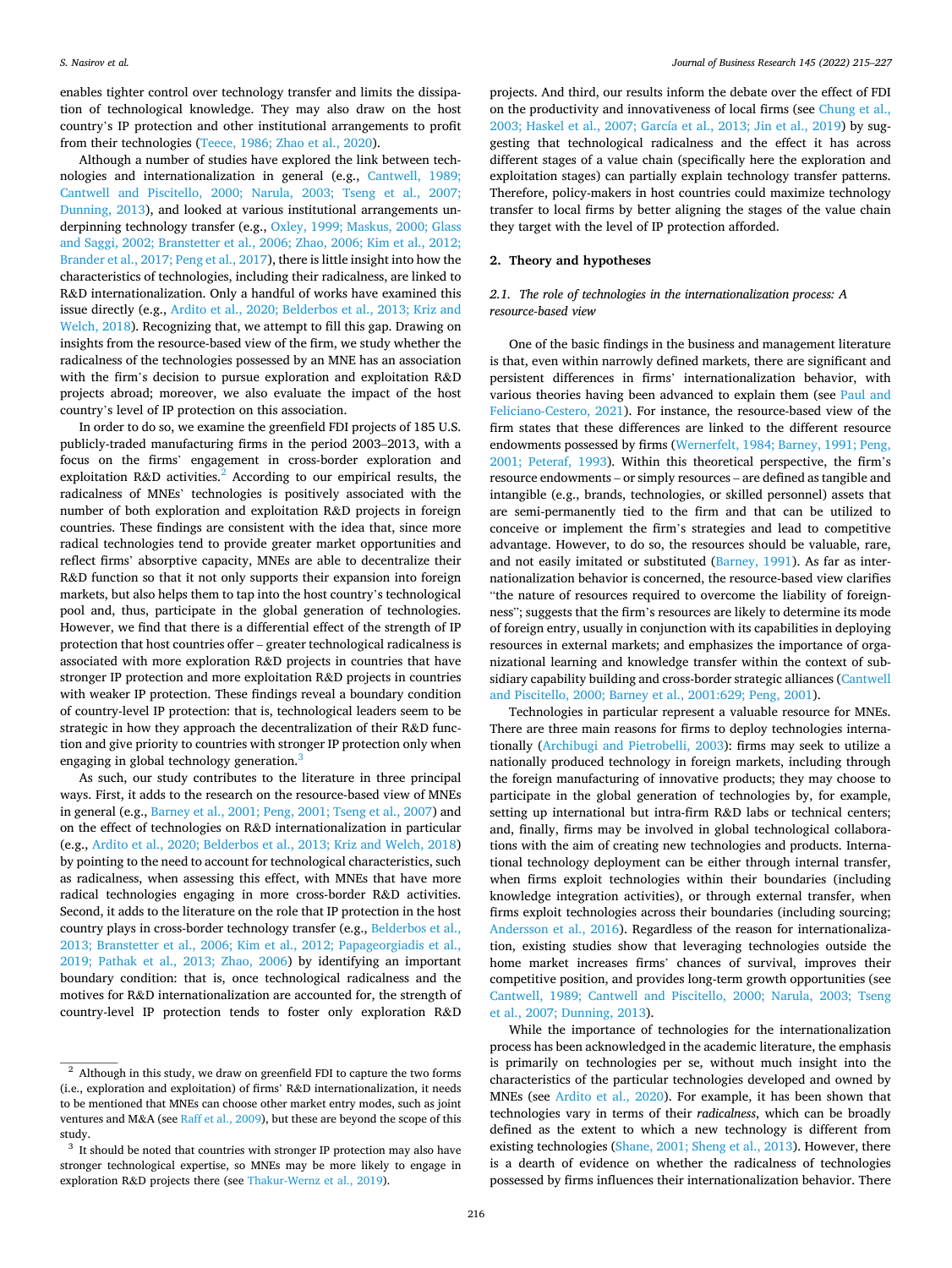is, though, a growing body of research suggesting that firms – especially large companies with their rigid management systems, as well as preference for lower risks and immediate reward – often struggle with commercializing such technologies and need to design and implement supporting mechanisms, including across borders, in order to enable technology diffusion ([McDermott and O](#page-11-0)'Connor, 2002; O'Connor and DeMartino, 2006; O'[Connor and Rice, 2001](#page-11-0)).

In context of MNEs' internationalization behavior, the view of technological radicalness (or, more broadly, technological leadership) has been mixed, yet still very limited. For example, firms that develop novel and potentially breakthrough technologies are found to accelerate their internationalization process, largely in order to exploit this unique resource in various foreign markets ([Oviatt and McDougall, 2005](#page-11-0)). At the same time, firms with new-to-the-world technologies face a tension between technological development and international expansion; as a result, they are found to exhibit uneven and discontinuous internationalization patterns [\(Kriz and Welch, 2018\)](#page-11-0). Historically, many radical technologies emerged within and were initially reserved for the defense sector, but as soon as they became available for civilian applications they contributed to the proliferation of MNEs, as was the case after World War II [\(Buckley and Casson, 2009\)](#page-10-0).

In the next subsections, we draw on the insights provided by the resource-based view in exploring the links between technological radicalness and R&D internationalization.4

# *2.2. The link between technological radicalness and the internationalization of R&D activities*

The literature identifies two sets of forces guiding the MNE's decision to pursue, or not, its R&D activities abroad – *centrifugal* and *centripetal*  forces (see [Athukorala and Kohpaiboon, 2010; Belderbos et al., 2013;](#page-10-0)  [Granstrand et al., 1993; Hirschey and Caves, 1981; Papanastassiou et al.,](#page-10-0)  [2020\)](#page-10-0). *Centrifugal forces* encourage this decision. Historically, the major reason for MNEs to internationalize their R&D activities has been to support their foreign manufacturing and sales units in adapting their production processes and products to local markets' needs ([Håkanson](#page-11-0)  [and Nobel, 1993; Hall, 2011; Kumar, 2001](#page-11-0)). In addition, more recently, the internationalization of R&D activities has also been driven by the attempts of MNEs to gain access to the host country's technological resources and knowledge [\(Belderbos et al., 2013; Gerybadze and Reger,](#page-10-0)  [1999\)](#page-10-0) in order to enhances their technological capabilities, diversity, strength, and cost efficiency, but the latter is conditional on the R&D costs in the host country being lower than those in the home country ([Ambos, 2005; Chung and Yeaple, 2008; Lampert and Kim, 2019; Song](#page-10-0)  [and Shin, 2008; Song et al., 2011\)](#page-10-0).

To reveal the link between technological radicalness and R&D internationalization, we consider *centrifugal forces* from the angles of resource exploration and exploitation [\(Gerybadze and Reger, 1999](#page-11-0)). More specifically, the *resource exploration* angle is consistent with the idea of MNEs tapping into the host country's pool of technologies. Firms developing more radical technologies are thus expected to have greater absorptive capacity [\(Cohen and Levinthal, 1990](#page-11-0)) and, as a result, should be better equipped to participate in the global generation of technologies, including by locating R&D units abroad, than firms with less radical technologies. This is not to say that the latter firms have less motivation to involve themselves in global technology generation – quite the opposite, as it can improve their technological capabilities; rather, they are less likely to do so because of their lack of absorptive capacity [\(Berry, 2006; Belderbos et al., 2013\)](#page-10-0). However, the internationalization of R&D activities is usually associated with an increase in communication costs ([Asakawa, 2001\)](#page-10-0). These costs are likely to be much higher for MNEs with radical technologies because such technologies, due to their distance from the firm's core technological base, require intensive social interactions among engineers and research teams to explore the possibilities for their industrial and commercial use ([Singh](#page-11-0)  [and Fleming, 2010\)](#page-11-0). When R&D units are dispersed across countries, "knowledge exchange and the application of joint research [… are] hampered due to spatial, cognitive, and cultural distances between members" ([Ardito et al., 2020:5](#page-10-0)).

Given the competing reasons that underpin exploration R&D, we suggest the following (neutral) hypothesis:.

# **Hypothesis 1(a)**. *There is an association between the radicalness of the technologies owned by the MNE and the number of its exploration R&D projects.*

In turn, the *resource exploitation* angle is generally consistent with the view of R&D internationalization as a process that supports the expansion of MNEs into foreign markets. Since more radical technologies potentially yield more market opportunities, firms are likely to be keen to use these opportunities by trading products with a technology-based competitive advantage across international borders [\(Archibugi and](#page-10-0)  [Pietrobelli, 2003\)](#page-10-0). For this, a profound knowledge of local demand, an ability to customize products to the local market, and access to technical expertise are essential ([Granstrand et al., 1993](#page-11-0)). These can be acquired by locating R&D units in the host country (usually together with other facilities, such as manufacturing and sales) with the aim to transfer the radical technologies developed in the home country to those local R&D units where these technologies are adjusted to meet the local market's needs. This strategy can also help firms to achieve economies of scale and scope in internal labor markets (Alcácer and Delgado, 2016), which is critical for radical technologies due to their cost intensity and their highly uncertain commercialization.

Hence, we conclude that:.

**Hypothesis 1(b)**. *There is a positive association between the radicalness of the technologies owned by the MNE and the number of its exploitation R&D projects.* 

## *2.3. The moderating effect of country-level IP protection*

Along with centrifugal forces that favor the internationalization of R&D activities, there are also *centripetal forces* that discourage this process. The literature on MNEs' decisions to conduct research abroad emphasizes the need to protect firm-specific technologies as a main force that prevents such firms from locating R&D units in another country (see [Belderbos et al., 2013; Granstrand et al., 1993; Kumar, 2001\)](#page-10-0). Clearly, the decentralization of the R&D function significantly increases the likelihood of technology leakages and spillovers to other firms because it becomes much more difficult to exert full control over technology flows when organizations are spatially dispersed ([Audretsch and Feldman,](#page-10-0)  [1996; Feinberg et al., 2004; Sanna-Randaccio and Veugelers, 2007;](#page-10-0)  [Vrontis and Christofi, 2019\)](#page-10-0). Although firms may enjoy benefits yielded by technology spillovers from their competitors and research institutions located in a host county, the net effect is likely to be negative when the spillover pool is poor (Alcácer and Chung, 2007; Sanna-[Randaccio and Veugelers, 2007; Singh, 2007\)](#page-10-0). Another important force impeding MNEs' pursuit of R&D activities abroad is "the significance of scale economies in R&D and the difficulties of reaching 'critical mass' in decentralized laboratories", with the latter including research equipment and scientific expertise ([Belderbos et al., 2013; Granstrand](#page-10-0)  [et al., 1993:415](#page-10-0)). Unless some minimum volume of R&D is achieved in the home country, it may not be economically viable to establish new R&D units in foreign countries. Finally, the costs of controlling and coordinating research activities across different locations, and the

<sup>4</sup> Although the flow of arguments in our theoretical framework starts with the radicalness of technologies and then moves on to discuss its link with R&D internationalization, we should acknowledge that MNEs are likely to learn from their internationalization activities so as to inform technology development and, as such, increase the radicalness of their technologies (see [Bahl et al.,](#page-10-0)  [2021;](#page-10-0) [Cantwell and Piscitello, 2000; Thakur-Wernz and Samant, 2019\)](#page-11-0).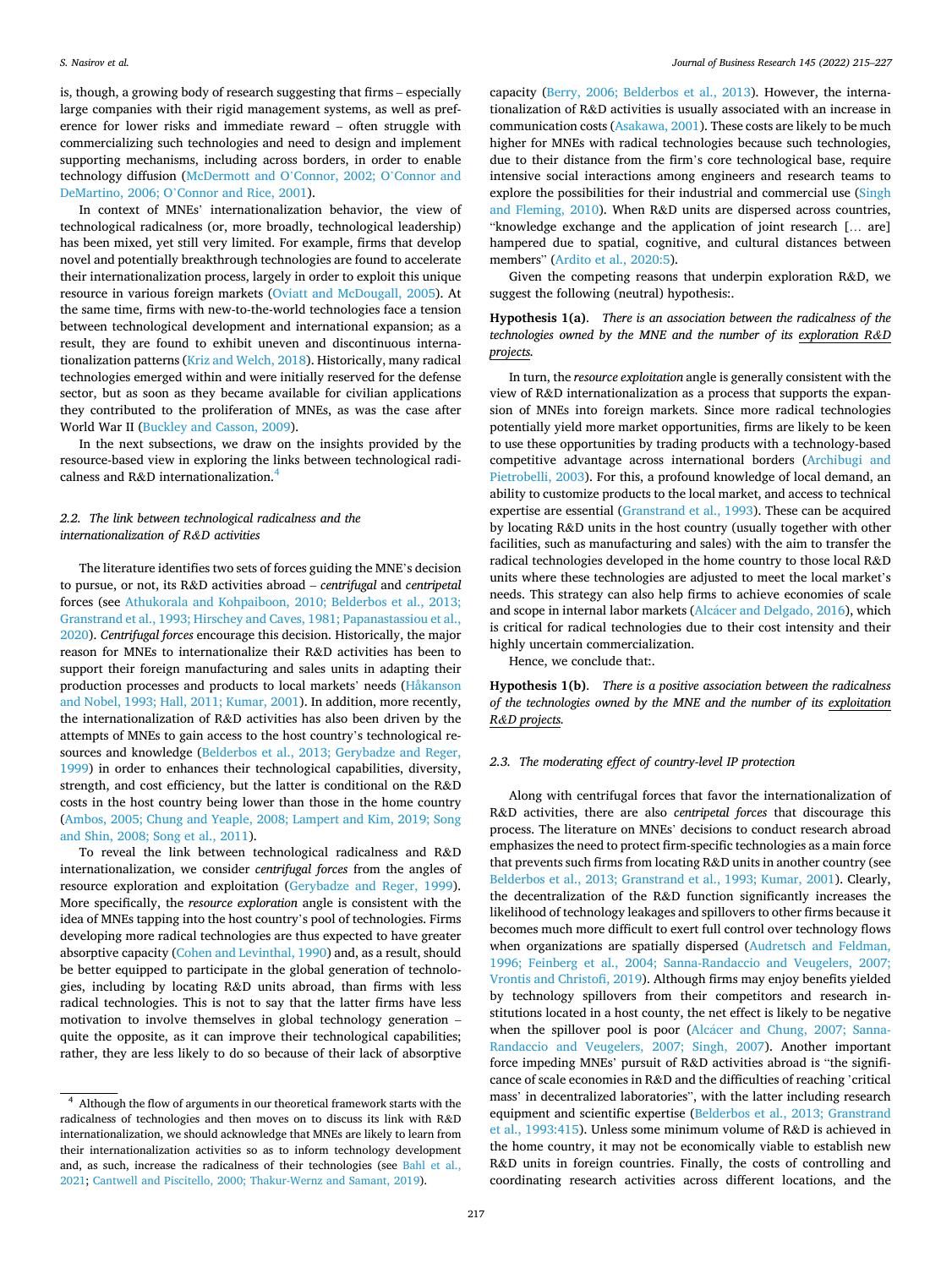embeddedness of MNEs in the home-country innovation system can further contribute to the home bias in R&D ([Belderbos et al., 2013;](#page-10-0)  [Gerybadze and Reger, 1999; Kumar, 2001](#page-10-0)).

Centripetal forces – and the technology protection argument in particular – can thus be used to expose the role played by IP protection at the country level in moderating the link between technological radicalness and R&D internationalization. According to the resource-based view, for a resource to increase the firm's competitive advantage, it should be difficult to imitate by a third party ([Barney, 1991](#page-10-0)). Since technology is an intangible asset, firms can invoke a variety of formal and informal IP protection methods [\(Hall et al., 2014\)](#page-11-0) not only to exclude competitors from using this asset but also to capture profits that stem from it, not least because those profits can be reinvested in future technological development. According to the "profiting from innovation" framework [\(Teece, 1986; 1998](#page-12-0)), the firm's ability to capture economic returns from its technologies is a function of two factors – the firm's complementary asset position and the IP protection regime in which the firm operates. If the IP protection regime is weak, the firm requires preferential access to co-specialized assets to profit from its technologies; conversely, if the regime is strong, the firm can employ contractual agreements, such as licensing, in order to extract the profit ([Pisano, 2006](#page-11-0)).

Following the insights above, MNEs with more radical technologies should be more susceptible to technology spillovers, be those due to R&D exploration or exploitation activities, than firms with less radical technologies because of the high market potential attached to the former. Therefore, they may exhibit a greater reluctance to establish R&D units abroad. This argument is supported by the observation that technologically advanced firms tend to "move away from clusters to protect their cutting-edge technologies" from being leaked to competitors (Alcácer and Chung, 2007; Alcácer and Zhao, 2012:736; Belderbos [et al., 2008](#page-10-0)). These firms are also found to discourage inward R&D investments in order to reduce technology outflows to collocating firms ([Belderbos and Somers, 2015](#page-10-0)). In addition, the development of radical technologies that have high market potential, unlike minor adaptations, may require the firm's R&D resources – such as scientific personnel and equipment – to be concentrated in one place, which, in turn, would lead to the firm differentiating the nature of and minimizing the scope of its R&D activities abroad (Cantwell and Janne, 1999; Granstrand et al., [1993\)](#page-11-0).

To diminish the risks of technology spillovers, leakages, and misappropriation due to R&D internationalization, MNEs tend to rely on the IP protection system in the host country, which broadly consists of legal instruments and the mechanisms to enforce them. Multiple studies have looked at the effect of IP protection on firms' behavior in external markets (e.g., [Oxley, 1999; Maskus, 2000; Glass and Saggi, 2002;](#page-11-0)  [Branstetter et al., 2006; Zhao, 2006; Kim et al., 2012; Brander et al.,](#page-11-0)  [2017; Peng et al., 2017](#page-11-0)), and a general conclusion is that the strength of IP protection in the host country is positively associated with the intensity of technology-based activities by foreign firms, unless those firms are able to adopt alternative strategies for protecting their technologies – in this case, they can capture returns from their technologies even in countries with weak IP protection ([Grimaldi et al., 2021; Zhao, 2006](#page-11-0)). Notably, although the geographic heterogeneity of IP protection is mostly driven by uneven economic and social development across the world, some countries may deliberately circumvent or, at least, limit the enforcement of such protection in order to thrive "on international technology acquisition by any means possible" [\(Petricevic and Teece,](#page-11-0)  [2019:](#page-11-0)1489).

So, we propose:.

**Hypothesis 2(a)**. *There is a positive moderating effect of stronger IP protection on the link between technological radicalness and the number of the firm's exploration R&D projects.* 

**Hypothesis 2(b)**. *There is a positive moderating effect of stronger IP protection on the link between technological radicalness and the number of* 

#### *the firm's exploitation R&D projects.*

In [Fig. 1,](#page-4-0) we outline the conceptual framework for our study. This framework summarizes the research hypotheses, and points to the theoretical perspectives used to devise those hypotheses.

# **3. Data and methods**

#### *3.1. Data sources*

Our empirical analysis relies on detailed information about the greenfield FDI projects of 185 U.S. publicly-traded manufacturing firms in the period between 2003 and 2013. To construct the sample, we integrated several sources of information. We started with the *S&P Compustat North America* database, in which we identified manufacturing firms (SIC codes 2000–3999) and extracted financial statistics for each of them. We then used the *Financial Times fDi Markets* database to collect information about the firms' greenfield FDI projects, including the type of each project as well as its source and destination countries. Finally, to obtain U.S. patent counts and quality indicators, we utilized the *OECD Patent Quality Indicators* database. To link these databases, we drew on firm names: we first identified the most distinctive part of the firm's name and then searched each database for potential matches. Overall, we found 4,311 greenfield FDI projects (including 698 R&D, design, development, and testing projects; 1,764 manufacturing projects; and 1,849 other projects, such as sales, marketing, and support; technical support centers; education and training; and business services), and 161,123 patents registered by the sampled firms over the period of observation. Our unit of analysis is the firm-year. A summary of study variables and data sources is provided in Table A1 in Appendix A.

## *3.2. Study variables*

*Dependent variables*. To capture the firm's cross-border exploration and exploitation activities, we draw on the project classification in the fDi Markets database (the "Industry activity" field). The number of exploration R&D projects is calculated by first counting design, development, testing, and R&D projects started by the firm in the given country in the given year if the firm started *no* other greenfield FDI project types in that country in that year, and then aggregating those projects the firm level. In turn, the number of exploitation R&D projects is calculated by counting design, development, testing, and R&D projects started by the firm in the given country in the given year if the firm *did* also start other greenfield FDI project types (e.g., manufacturing; sales, marketing, and support; logistics, distribution and transportation; etc.) in that country in that year; the number of those projects is aggregated at the firm level as well. The main reason to justify the combination of different types of greenfield FDI projects is that MNEs sometimes choose to establish an R&D unit in parallel or integrate it with other activities of their value chain to better utilize the host country's innovation potential and to benefit from the cost advantages stemming from such integration (see Alcácer and Delgado, 2016; Von [Zedtwitz et al., 2004\)](#page-10-0).

Moreover, within each category, we distinguish between projects carried out in countries with weaker IP protection and those carried out in countries with stronger IP protection. To draw this distinction, we use the results of a survey conducted by the World Economic Forum and published in the annual *Global Competitiveness Report*. The survey assesses, *inter alia*, the strength of IP protection in different countries by asking respondents the following question: "In your country, to what extent is intellectual property protected?" The responses are scaled from 1 (not at all) to 7 (to a great extent). We classify the countries with a score of 5 or above as having stronger IP protection and the rest as having weaker IP protection (see Table A2). This approach has been adopted by prior studies to capture IP protection at the country level (e. g., [Belderbos et al., 2013\)](#page-10-0).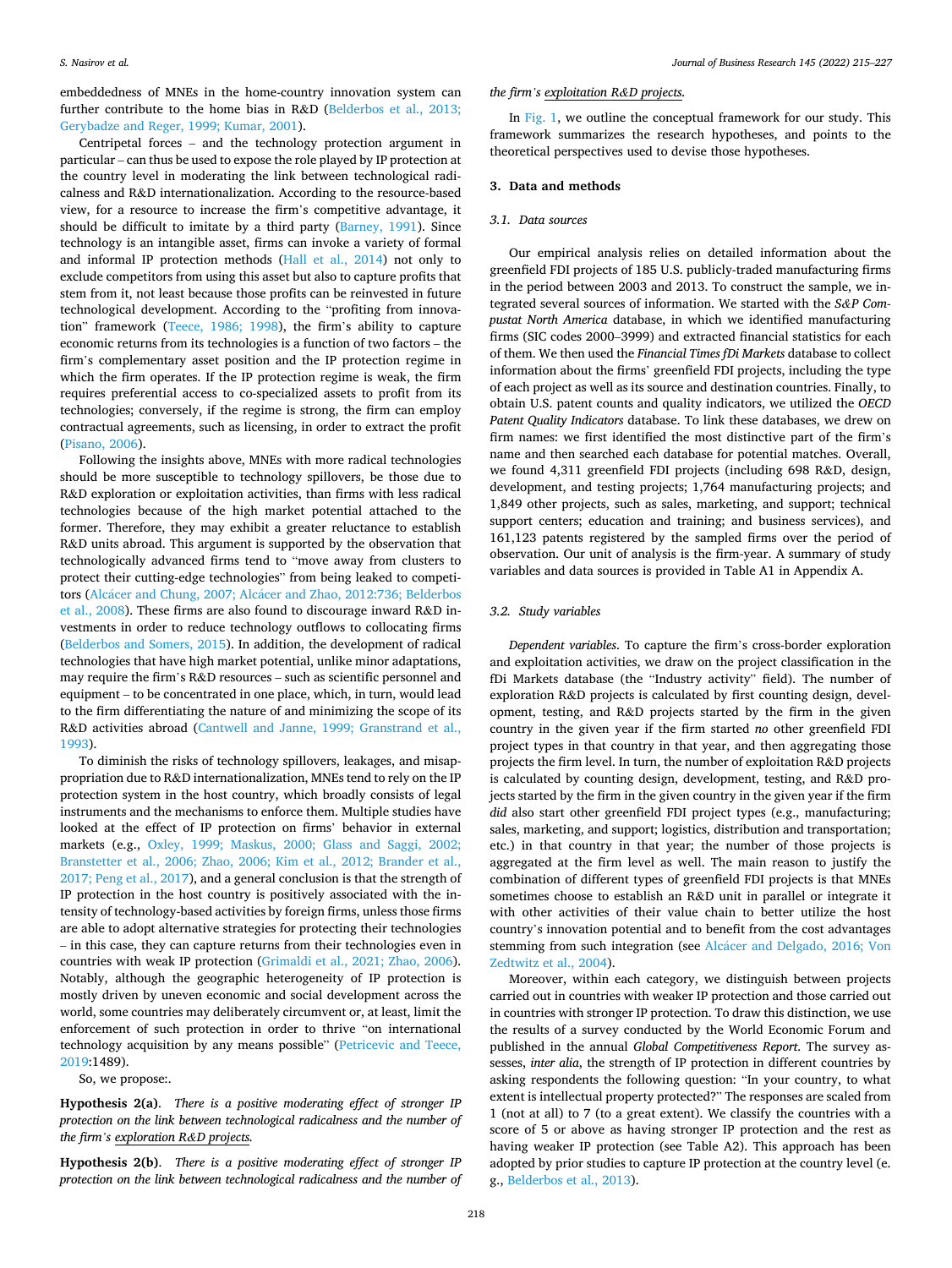<span id="page-4-0"></span>

**Fig. 1.** The conceptual framework.

*Explanatory variable*. We capture the radicalness of new technologies owned by the firm using the patent radicalness index derived by [Squicciarini et al. \(2013\).](#page-11-0) It is based on the definition of patent radicalness proposed by [Shane \(2001:210\):](#page-11-0) "the radicalness of the patent [...] is a time-invariant count of the number of [... technology] classes in which previous patents cited by the given patent are found, but the patent itself is not classified." The radicalness of a patent therefore reflects the degree to which it differs from the patents it draws on. The score on the patent radicalness index  $R_p$  for Patent  $p$  can be calculated as ([Squicciarini et al., 2013:53](#page-11-0)):.

$$
R_p = \sum_{j}^{n_p} \frac{CT_j}{n_p} \text{ so that } IPC_{pj} \neq IPC_p,\tag{1}
$$

where  $CT_j$  is the number o IPC 4-digit classes (*IPC<sub>pj</sub>*) of Patent *j* cited in Patent *p* that are different from Patent *p*'s IPC 4-digit classes (*IPCp*); *n*  is the number of IPC classes in the backward citations counted at the most disaggregated level available (up to the fifth hierarchical level). With  $R_p$  taking a score of 0 to 1, we define those patents that have higher scores of this index as more radical. We consider only the patents registered by U.S. firms at the U.S. Patent and Trademark Office (USPTO), thus approximating the firm's inventive activities in the home country. In order to aggregate the index at the firm level, we calculate its average value across all patents granted to the firm in the given year. Finally, we assume that the association between technological radicalness and the numbers of exploration and exploitation R&D projects is contemporaneous, largely on the basis that both planning and establishment of cross-border R&D projects are lengthy processes that require some degree of coordination.

The use of patent data to capture firms' inventive activities, including their qualitative characteristics, has been popular in academic research (e.g., [Ardito et al., 2020; Belderbos et al., 2013; Griliches, 1998;](#page-10-0)  [Grupp and Schmoch, 1999; Shan and Song, 1997\)](#page-10-0). However, patent data does have its limitations (see [Hall et al., 2001\)](#page-11-0): for example, not all technological inventions are patentable due to the novelty criterion for patent registration. Firms may also choose not to invoke patent protection for some of their inventions and, instead, rely on other mechanisms (such as secrecy) to appropriate returns. Nevertheless, in the context of this study, patent data allows us not only to determine the number of new technologies possessed by firms, but also to assess their radicalness.

*Control variables*. Following previous studies, we control for a

number of firm-specific factors. We include firm size, operationalized as the logarithm of the total number of employees, to control for the firm's resourcefulness [\(Calof, 1993; 1994\)](#page-10-0). To control for the firm's experience and accumulation of knowledge, we include firm age: it is calculated by subtracting the year to which the firm traces its origin from the current year [\(Autio et al., 2000\)](#page-10-0). We also capture potential nonlinear effects associated with firm age by adding its squared term ([Belderbos et al.,](#page-10-0)  [2013\)](#page-10-0). Given that firm sales are found to be associated with R&D activities, including those undertaken internationally ([Belderbos, 2001](#page-10-0)), we control for this association with the year-to-year growth of sales and with the intensity of sales, calculated as the ratio of total sales to total assets. We use capital intensity to control for the attributes related to the firm's production technologies, with the view that firms pursing crossborder projects tend to rely on capital-intensive production technologies [\(Liu and Chen, 2003; Ramstetter, 1999](#page-11-0)). It is measured as the ratio of the total net value of the firm's property, plant, and equipment to the total number of its employees. We also control for the level of resources allocated to inventive activities in general. To do so, we calculate R&D intensity as the ratio of R&D spending to total assets. For the small number of firms for which R&D spending values are missing, we either extrapolate to fill in the gaps or set those missing values to zero – an approach widely adopted in the literature (see [Hall and Ziedonis, 2001;](#page-11-0)  [Hirschey et al., 2012](#page-11-0)). Finally, we control for the firm's investment opportunities, profitability, and slack resources with, respectively, Tobin's q (the ratio of total assets plus outstanding common shares multiplied by the close price of a share minus the total value of common equity to total assets); return on assets (the ratio of income before extraordinary items to total assets); and book leverage (the ratio of longterm debt plus current liabilities to total assets).

#### *3.3. Econometric analysis*

Our empirical analysis consists in modeling the expected number of exploration and exploitation R&D projects of Firm *i* in Year *t* (*yit*) conditional on the average radicalness of Firm *i*'s patents registered in Year *t*   $(x_{it})$ . In order to do so, we use the following formula:.

$$
E[y_{it}|x_{it},\overline{z_{it-1}}] = exp(\alpha \times x_{it} + \overline{\beta} \times \overline{z_{it-1}} + \gamma_i + \tau_t),
$$
\n(2)

where  $\overline{z_{it-1}}$  is a vector of firm-specific control variables (i.e., company size, company age, sales growth, sales intensity, capital intensity, R&D intensity, Tobin's q, return on assets, and book leverage); *γi* is firm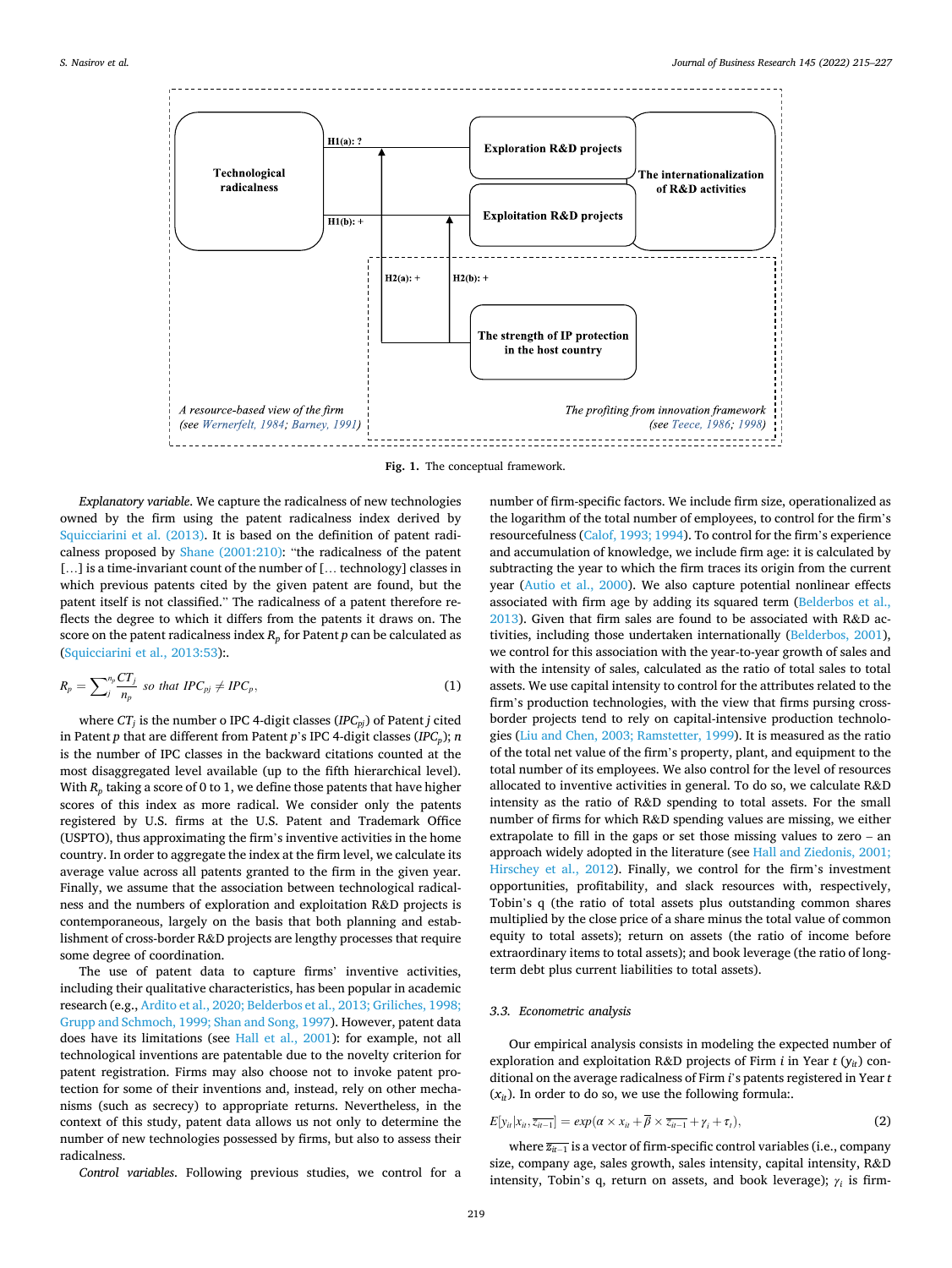specific effects; and  $\tau_t$  is year-specific effects. As our dependent variables take non-negative integer values, we assume them to be Poisson distributed; hence, the above model is specified in the log-linear form ([Wooldridge, 2010\)](#page-12-0). In this specification, we lag all the control variables by one period to minimize simultaneity bias. We correct for heteroskedasticity and autocorrelation by clustering standard errors at the firm and the industry levels.

An additional comment should be made here regarding how we introduce firm-specific effects in our model. Unlike the fixed-effects Poisson model that assumes independent variables to be strictly exogenous (in other words, to be uncorrelated with shocks to dependent variables), we relax the strict exogeneity assumption because it is likely to be violated if, for example, an unobserved shock to the firm's crossborder projects causes the firm to change its current and future technology-generation behavior. One can do so by relying on pre-sample information about the firm's cross-border projects, which enters the model directly, thereby accounting for initial conditions [\(Blundell et al.,](#page-10-0)  [1999\)](#page-10-0). As we have no information about the exploration and exploitation R&D projects that each sampled firm had started before 2003, we instead use the five-year pre-sample mean of income from the firm's foreign operations (before taxes), obtained from the Compustat database, to construct the proxy of firm-specific effects (*γi*).

# **4. Empirical results**

Descriptive statistics and the correlation matrix for all study variables are presented in Tables 1 and 2, respectively. It can be seen that the average firm our sample initiates 0.243 exploration R&D projects and 0.100 exploitation R&D projects per year. While the split of exploration R&D projects between countries with weaker and stronger IP protection is similar (54% and 46%, respectively), a clear majority of exploitation R&D projects (67%) are based in countries with weaker IP protection. The radicalness of new technologies possessed by sampled firms is scored 0.362, which is lower than the mid-point for this indicator (0.500). Finally, our analysis of correlation coefficients raises no multicollinearity concerns.

#### **Table 1**

Descriptive statistics.

| No.            | Variable                                                               | Mean   | Standard<br>deviation | Min      | Max    |
|----------------|------------------------------------------------------------------------|--------|-----------------------|----------|--------|
| 1              | Exploration R&D projects:<br>All countries                             | 0.243  | 0.809                 | 0.000    | 11.000 |
| $\overline{2}$ | Exploration R&D projects:<br>Countries with weaker IP<br>protection    | 0.132  | 0.514                 | 0.000    | 7.000  |
| 3              | Exploration R&D projects:<br>Countries with stronger IP<br>protection  | 0.111  | 0.463                 | 0.000    | 6.000  |
| 4              | Exploitation R&D projects:<br>All countries                            | 0.100  | 0.560                 | 0.000    | 10.000 |
| 5              | Exploitation R&D projects:<br>Countries with weaker IP<br>protection   | 0.067  | 0.411                 | 0.000    | 7.000  |
| 6              | Exploitation R&D projects:<br>Countries with stronger IP<br>protection | 0.033  | 0.252                 | 0.000    | 5.000  |
| 7              | Technological radicalness                                              | 0.362  | 0.231                 | 0.000    | 1.000  |
| 8              | Company size*                                                          | 9.316  | 1.430                 | 5.298    | 12.765 |
| 9              | Company age                                                            | 38.935 | 17.417                | 4.000    | 63.000 |
| 10             | Sales growth                                                           | 0.058  | 0.188                 | $-0.817$ | 2.346  |
| 11             | Sales intensity                                                        | 1.001  | 0.438                 | 0.119    | 3.437  |
| 12             | Capital intensity                                                      | 0.097  | 0.195                 | 0.006    | 6.724  |
| 13             | R&D intensity                                                          | 0.041  | 0.044                 | 0.000    | 0.252  |
| 14             | Tobin's q                                                              | 1.874  | 0.911                 | 0.533    | 9.664  |
| 15             | Return on assets                                                       | 0.055  | 0.088                 | $-0.853$ | 0.953  |
| 16             | <b>Book leverage</b>                                                   | 0.222  | 0.152                 | 0.000    | 1.395  |

The results of regression analysis for exploration R&D projects are presented in [Table 3](#page-6-0). Given the non-linear nature of our model, a oneunit change in the explanatory variable should be interpreted in terms of the expected log count of the dependent variable. To ease the interpretation of coefficients, in what follows we refer to expected counts rather than expected log counts – expected counts can be calculated by exponentiating the coefficients reported in the table. $5$  We begin the analysis of our empirical results with a general observation that the radicalness of new technologies possessed by the firm has a *positive* association with the number of its exploration R&D projects (Hypothesis 1 (a) is supported). More specifically, a one-unit increase in technological radicalness (effectively, this reflects switching from no to maximum technological radicalness because the indicator is bounded between 0 and 1) is associated with an increase in the number of exploration R&D projects by a factor of 2.472 (*p <* 0.012), when other variables are held constant. [Fig. 2\(](#page-7-0)a) offers a more detailed account of how the number of exploration R&D projects changes with technological radicalness.

To test Hypothesis 2(a), which states that the link between technological radicalness and the number of exploration R&D projects is moderated by the strength of IP protection in the host country, we have conducted subsample analysis; its results are also presented in [Table 3](#page-6-0). Consistent with the hypothesis, the perception of how well IP is protected in the host country has an impact on the firm's cross-border exploration behavior (Hypothesis 2(a) is supported): in particular, firms increase the number of exploration R&D projects in countries where IP protection is stronger so long as the radicalness of their new technologies increases. According to our results, the full-unit increase in technological radicalness is associated with a 2.754-fold increase in the number of exploration R&D projects in such countries ( $p < 0.005$ ). At the same time, we have found no statistically significant association between the radicalness of the firm's new technologies and the number of its exploration R&D projects in countries with weaker IP protection. [Fig. 2](#page-7-0)(b) depicts the number of exploration R&D projects in countries where IP protection is stronger at different levels of technological radicalness.

Turning to the firm's cross-border exploitation projects (see [Table 4](#page-8-0)), our results show that, for the whole sample, the full-unit increase in technological radicalness is associated with an increase in the number of exploitation R&D projects by a factor of 5.496 (*p <* 0.022), thus supporting Hypothesis 1(b). The differentiation effect of host country IP protection for this type of project comes from the fact that the results are primarily driven by exploitation R&D projects in countries that have weaker IP protection (Hypothesis 2(b) is supported): the full-unit increase in technological radicalness is associated with an increase in the number of exploitation R&D projects in such countries by a factor of 7.221 ( $p < 0.005$ ). Indeed, the association between technological radicalness and the number of exploitation R&D projects when countries with stronger IP protection are considered is statistically insignificant. In [Fig. 3](#page-9-0)(a) and 3(b), we demonstrate the marginal effects of technological radicalness on the number of exploitation R&D projects for all countries and for countries with weaker IP protection, respectively.

Finally, some insight can be obtained from the analysis of control variables. Particularly, larger firms tend to start more cross-border R&D projects, regardless of the type of those projects or the strength of IP protection in the host country. The association between firm age and the number of cross-border R&D projects is generally U-shaped (i.e., initially declining as firms mature and then increasing after a certain point), except for exploitation R&D projects in countries with stronger IP protection, where the relationship takes an *inverted* U-shape. Firms that rely on capital-intensive production technologies pursue more exploitation R&D projects (mostly due to projects in countries with stronger IP

 $5$  To exponentiate the coefficients reported in our tables, one needs to use the following approach (taking as an example the coefficient for technological radicalness from Model 2 of [Table 3\)](#page-6-0):  $e^0.905 = 2.472$ .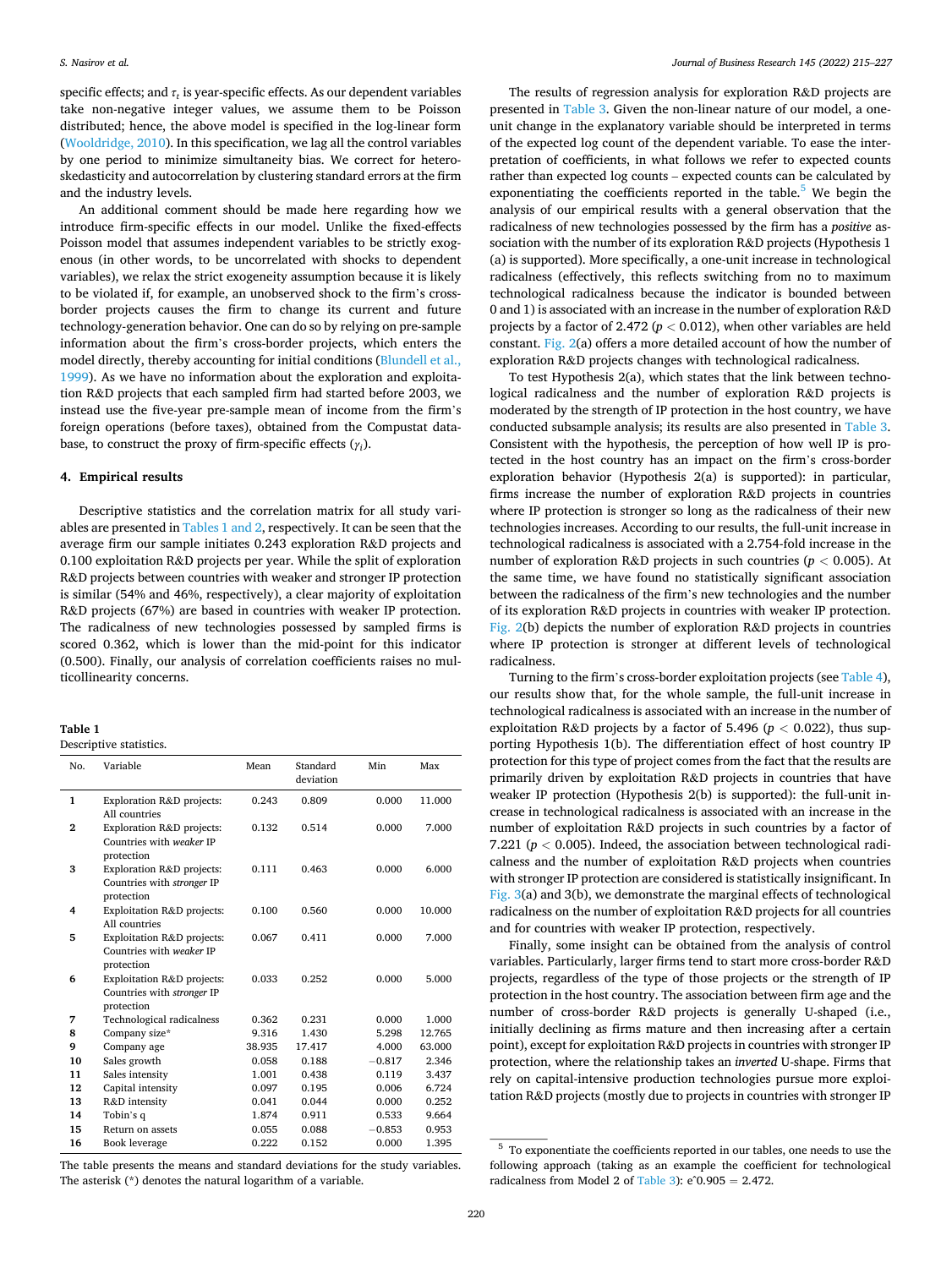#### <span id="page-6-0"></span>**Table 2**

#### The correlation matrix.

| No.            | Variable                                    |          | $\overline{2}$ | 3        | 4        | 5        | 6        | 7        | 8        | 9        | 10       | 11       | 12    |
|----------------|---------------------------------------------|----------|----------------|----------|----------|----------|----------|----------|----------|----------|----------|----------|-------|
| 1              | Exploration R&D projects: All               | 1.000    |                |          |          |          |          |          |          |          |          |          |       |
|                | countries                                   |          |                |          |          |          |          |          |          |          |          |          |       |
| $\mathbf{2}$   | Exploitation R&D projects: All<br>countries | 0.454    | 1.000          |          |          |          |          |          |          |          |          |          |       |
| 3              | Technological radicalness                   | 0.072    | 0.052          | 1.000    |          |          |          |          |          |          |          |          |       |
| $\overline{4}$ | Company size*                               | 0.307    | 0.264          | 0.029    | 1.000    |          |          |          |          |          |          |          |       |
| 5              | Company age                                 | 0.124    | 0.140          | 0.100    | 0.505    | 1.000    |          |          |          |          |          |          |       |
| 6              | Sales growth                                | $-0.014$ | $-0.006$       | $-0.004$ | $-0.043$ | $-0.130$ | 1.000    |          |          |          |          |          |       |
| 7              | Sales intensity                             | $-0.131$ | $-0.086$       | $-0.073$ | 0.081    | 0.036    | 0.050    | 1.000    |          |          |          |          |       |
| 8              | Capital intensity                           | 0.005    | 0.018          | 0.084    | $-0.019$ | 0.059    | $-0.077$ | 0.007    | 1.000    |          |          |          |       |
| 9              | R&D intensity                               | 0.090    | $-0.014$       | 0.216    | $-0.304$ | $-0.334$ | 0.041    | $-0.223$ | $-0.110$ | 1.000    |          |          |       |
| 10             | Tobin's q                                   | 0.039    | $-0.028$       | 0.060    | 0.024    | $-0.128$ | 0.150    | 0.004    | $-0.074$ | 0.199    | 1.000    |          |       |
| 11             | Return on assets                            | 0.048    | 0.009          | 0.025    | 0.152    | 0.083    | 0.256    | 0.139    | $-0.006$ | $-0.049$ | 0.478    | 1.000    |       |
| 12             | Book leverage                               | $-0.027$ | 0.054          | $-0.056$ | 0.146    | 0.120    | $-0.054$ | $-0.065$ | 0.038    | $-0.284$ | $-0.122$ | $-0.156$ | 1.000 |
|                |                                             |          |                |          |          |          |          |          |          |          |          |          |       |

The table presents Pearson's pairwise correlations for the study variables. The asterisk (\*) denotes the natural logarithm of a variable. Pearson's correlation coefficients in bold are those that are significant at the 5% level or better.

#### **Table 3**  Regression analysis: Exploration R&D projects.

| Dependent variable:<br>The number of  | Controls<br>only | All<br>countries | Countries' level of<br>IP protection: |              |  |
|---------------------------------------|------------------|------------------|---------------------------------------|--------------|--|
| exploration R&D<br>projects $_{i. t}$ |                  |                  | weaker                                | stronger     |  |
|                                       | Model 1          | Model 2          | Model 3                               | Model 4      |  |
| Technological                         |                  | $0.905**$        | 0.917                                 | $1.013***$   |  |
| radicalness $_{i. t}$                 |                  | (0.360)          | (0.626)                               | (0.361)      |  |
| Company size $_{i,t-1}$               | $0.689***$       | $0.692***$       | $0.636***$                            | $0.787***$   |  |
|                                       | (0.079)          | (0.076)          | (0.070)                               | (0.135)      |  |
| Company age $_{i, t-1}$               | $-0.099***$      | $-0.091***$      | $-0.091***$                           | $-0.085**$   |  |
|                                       | (0.024)          | (0.025)          | (0.019)                               | (0.039)      |  |
| Company $age^2_{i,t-1}$               | $0.0014***$      | $0.0012***$      | $0.0013***$                           | $0.0011**$   |  |
|                                       | (0.0003)         | (0.0003)         | (0.0002)                              | (0.0005)     |  |
| Sales growth $_{i. t-1}$              | 0.174            | 0.168            | $0.374*$                              | $-0.163$     |  |
|                                       | (0.308)          | (0.315)          | (0.216)                               | (0.569)      |  |
| Sales intensity $_{i,t-1}$            | $-0.493$         | $-0.529$         | $-0.568$                              | $-0.434$     |  |
|                                       | (0.463)          | (0.459)          | (0.472)                               | (0.531)      |  |
| Capital intensity $_{i,t-1}$          | 3.003            | 2.683            | 2.885                                 | 2.569        |  |
|                                       | (2.034)          | (1.955)          | (2.526)                               | (1.693)      |  |
| R&D intensity $_{i. t-1}$             | 5.840***         | 5.708***         | 5.745***                              | 5.289***     |  |
|                                       | (1.301)          | (1.060)          | (1.393)                               | (1.474)      |  |
| Tobin's $q_{i, t-1}$                  | 0.120            | 0.0871           | 0.144                                 | 0.0236       |  |
|                                       | (0.101)          | (0.112)          | (0.118)                               | (0.109)      |  |
| Return on assets $_{i. t-1}$          | $-1.053$         | $-1.072$         | $-1.908***$                           | $-0.0664$    |  |
|                                       | (0.688)          | (0.661)          | (0.656)                               | (0.819)      |  |
| Book leverage $_{i-t-1}$              | $-2.190***$      | $-2.314***$      | $-1.395***$                           | $-3.668***$  |  |
|                                       | (0.515)          | (0.471)          | (0.472)                               | (0.521)      |  |
| Firm fixed effects                    | $0.00015***$     | $0.00016***$     | $0.00009*$                            | $0.00025***$ |  |
|                                       | (0.00005)        | (0.00004)        | (0.00005)                             | (0.00006)    |  |
| Industry fixed effects                | Yes              | Yes              | Yes                                   | Yes          |  |
| Year fixed effects                    | Yes              | Yes              | Yes                                   | Yes          |  |
| Log                                   | $-887.150$       | $-883.594$       | $-607.306$                            | $-494.617$   |  |
| pseudolikelihood                      |                  |                  |                                       |              |  |
| Number of<br>observations             | 1,850            | 1,850            | 1,850                                 | 1,850        |  |

\* 10% significance; \*\* 5% significance; \*\*\* 1% significance.

Standard errors (in parentheses) are clustered at the firm and the industry level. Firm fixed effects are calculated as the five-year pre-sample mean of the income from the firm's foreign operations (before taxes). Industry fixed effects are based on the Standard Industrial Classification (SIC).

protection), whereas firms with a higher intensity of R&D spending are more active with exploration R&D projects. Finally, firms with more debt are found to have fewer exploration R&D projects, no matter what the level of IP protection is, and fewer exploitation R&D projects in countries with weaker IP protection.

## *4.1. Robustness checks and model extensions*

To ensure that our findings are robust to the choice of modeling

methods and variable specifications, we have conducted a number of robustness checks that interested readers can find in Appendix A, with only a brief discussion provided here. First, we have verified whether the findings are affected by our assumption about the Poisson distribution of the dependent variables. We have experimented with a negative binomial model (see [Gardner et al., 1995; Greene, 1994\)](#page-11-0) because it relaxes the assumption of the Poisson model that the mean and the variance are the same. We have also used a Tobit model to fit the data, thus assuming that there is left-censoring in our data generation process that produces non-negative numbers (see [Amemiya, 1984; Tobin, 1958\)](#page-10-0). According to the results of this robustness check (see Tables A3 and A4), we can still observe a positive association between technological radicalness and the numbers of exploration and exploitation R&D projects, as well as the moderating effect of IP protection – all effects are consistent with our baseline results.

Our next robustness check is related to the cut-off point (a score of 5 on the IP protection index) we have chosen to separate countries with stronger IP protection from those with weaker IP protection. To find out if our results are sensitive to this choice, we also use 4 and 6 as cut-off points. The results of this analysis are reported in Tables A5 and A6; they show a high degree of consistency with our baseline results. Moreover, recognizing that there are other indexes that aim to capture the strength of IP protection in different countries (e.g., [Papageorgiadis](#page-11-0)  [and Sofka, 2020; Park, 2008](#page-11-0)), we have assessed the degree of similarity between the index that we have adopted from the Global Competitiveness Report and those indexes. We have not been able to use alternative indexes in our empirical analysis because of significant discrepancies in time and/or country coverage. Nevertheless, we are able to show that the baseline results are unlikely to be affected by the choice of the IP protection index because those indexes are highly correlated: for example, the correlation coefficient between scores on our index and those on the index devised by [Papageorgiadis and Sofka \(2020\)](#page-11-0) ranges from 0.94 to 0.97 over time.

We have further experimented with alternative lag structures for our explanatory variables. In Tables A7 and A8, we show the results of analyses that lag the explanatory variable by different periods (one, two, and three years). Interestingly, when exploration R&D projects are considered, those located in countries with stronger IP protection are associated with the contemporaneous portfolio of radical technologies, while technological radicalness in previous periods (at least up to three years) seems to drive exploration R&D projects in countries where IP protection is weaker. Our findings for exploitation R&D projects are less clear-cut. For example, unlike the results for the three-year lag, which are consistent with our baseline results, lagging the explanatory variable by one year yields no effects across the whole sample or either subsample. In turn, lagging technological radicalness by two years points to its negative association with the number of exploitation R&D projects in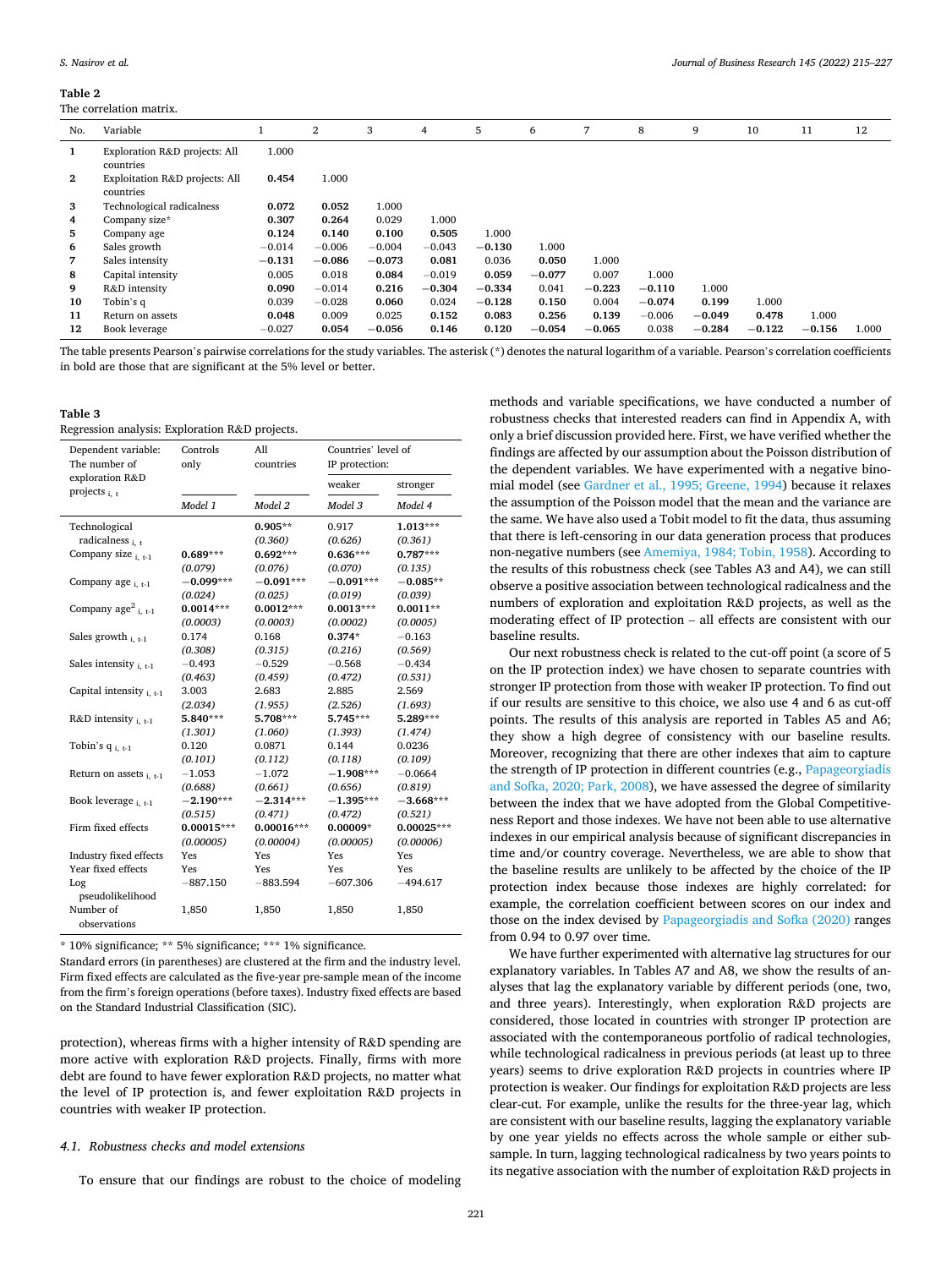# <span id="page-7-0"></span>a) all countries (based on Model 2)



Note: all marginal effects are significant at the 1% level or better.

b) countries with *stronger* IP protection (based on Model 4)



Note: all marginal effects are significant at the 1% level or better.

**Fig. 2.** Marginal effects of technological radicalness on exploration R&D projects.

countries with stronger IP protection and confirms our baseline results for such projects in countries where IP protection is weaker.

Finally, a potential limitation of using the counts of exploration and exploitation R&D projects to capture firms' cross-border behavior is that the firms may invest larger sums in only a handful of projects, or smaller sums in many projects. If either is indeed a common strategy among firms in our sample then the results we have observed so far need qualification. To eliminate this concern, we have re-estimated our baseline models using the monetary values of projects (in millions of U. S. dollars), obtained from the fDi Markets database, as an alternative to project counts as the dependent variables. We have not log-transformed those new dependent variables because there is no merit in doing so,

considering that they are highly skewed to the right, non-negative, and have an excess of zeroes. As an alternative solution, we have followed past studies (see [Wooldridge, 2010](#page-12-0)) and fitted the data using a Poisson model. The results of this analysis are presented in Table A9 and show a high degree of consistency with our baseline results: that is, there is a positive association between technological radicalness and the values of exploration and exploitation R&D projects. However, the differentiating effect of the strength of IP protection in this case consists in greater technological radicalness being associated with much larger crossborder exploration and exploitation R&D projects (in terms of their monetary value) in countries where IP protection is stronger than in countries where it is weaker.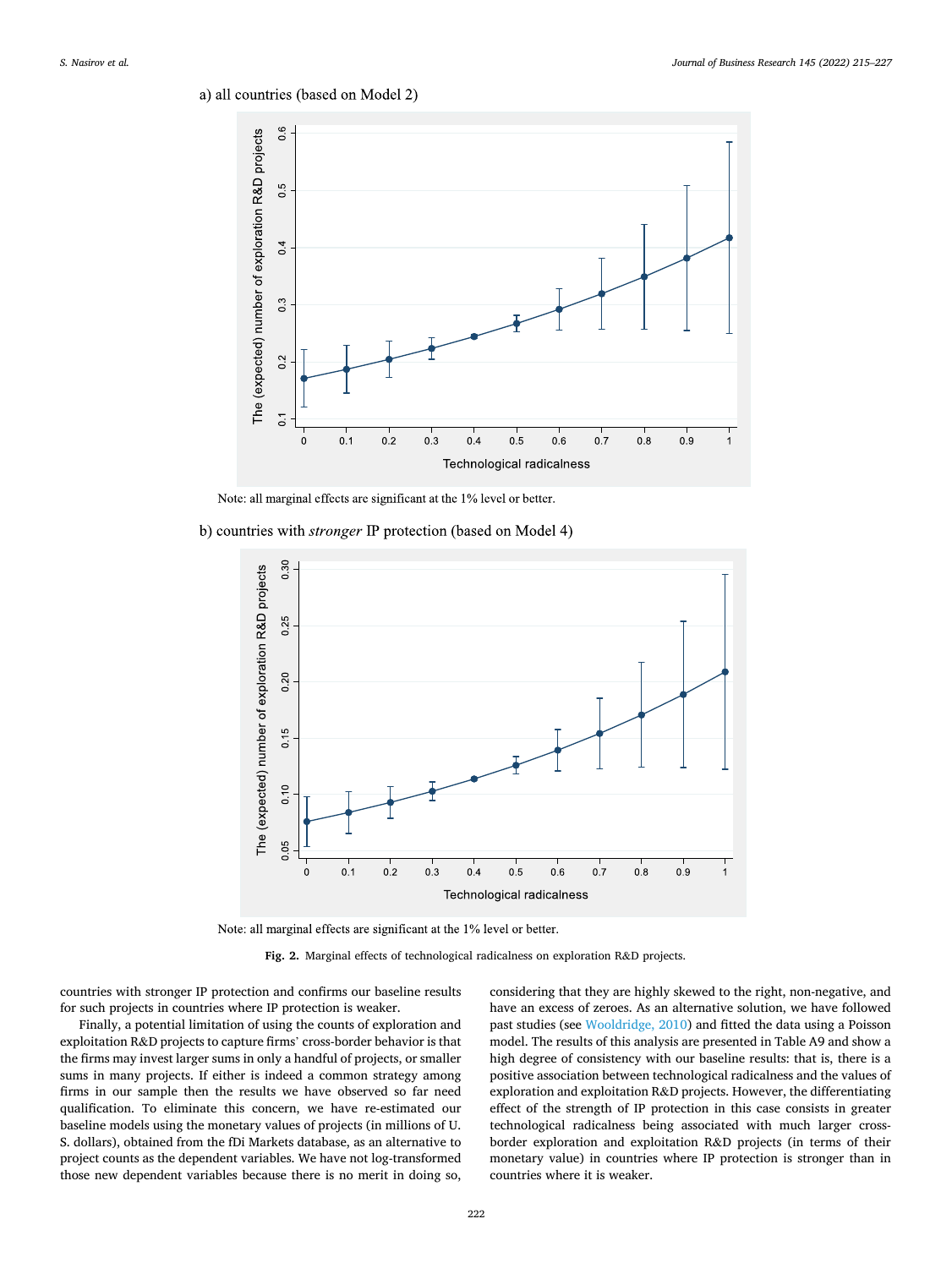#### <span id="page-8-0"></span>**Table 4**

Regression analysis: Exploitation R&D projects.

| Dependent<br>variables:           | Controls<br>only | A11<br>countries | Countries' level of<br>IP protection: |              |  |
|-----------------------------------|------------------|------------------|---------------------------------------|--------------|--|
| The number of<br>exploitation R&D |                  |                  | weaker                                | stronger     |  |
| projects $_{i.f}$                 | Model 5          | Model 6          | Model 7                               | Model 8      |  |
| Technological                     |                  | $1.704**$        | 1.977***                              | 1.507        |  |
| radicalness $_{i.f.}$             |                  | (0.746)          | (0.699)                               | (1.011)      |  |
| Company size $_{i,t-1}$           | $0.929***$       | $0.934***$       | $0.891***$                            | $1.063***$   |  |
|                                   | (0.112)          | (0.115)          | (0.070)                               | (0.267)      |  |
| Company age $_{i. t-1}$           | $-0.083***$      | $-0.060**$       | $-0.135***$                           | $0.143**$    |  |
|                                   | (0.030)          | (0.026)          | (0.026)                               | (0.060)      |  |
| Company $age^2_{i,t-1}$           | $0.0013***$      | $0.0009**$       | $0.0019***$                           | $-0.0018***$ |  |
|                                   | (0.0005)         | (0.0004)         | (0.0004)                              | (0.0007)     |  |
| Sales growth $_{i,t-1}$           | $-0.425$         | $-0.383$         | $-0.450$                              | $-0.202$     |  |
|                                   | (0.616)          | (0.611)          | (1.083)                               | (0.673)      |  |
| Sales intensity $_{i,t-1}$        | 0.0968           | $-0.0183$        | $-0.404$                              | 0.293        |  |
|                                   | (0.332)          | (0.328)          | (0.294)                               | (0.710)      |  |
| Capital intensity $_{i. t-1}$     | 5.031***         | 4.136***         | 2.687                                 | 6.350***     |  |
|                                   | (1.275)          | (1.203)          | (1.981)                               | (1.704)      |  |
| R&D intensity $_{i. t-1}$         | 2.022            | 2.673            | 0.009                                 | $6.556*$     |  |
|                                   | (7.130)          | (6.490)          | (8.757)                               | (3.965)      |  |
| Tobin's $q_{i, t-1}$              | $-0.171$         | $-0.286*$        | $-0.239$                              | $-0.397***$  |  |
|                                   | (0.145)          | (0.153)          | (0.223)                               | (0.107)      |  |
| Return on assets $_{i. t-1}$      | $-0.183$         | $-0.315$         | 0.542                                 | $-1.633$     |  |
|                                   | (2.161)          | (2.236)          | (2.220)                               | (2.027)      |  |
| Book leverage i. t-1              | $-1.074$         | $-1.388$         | $-2.344**$                            | 0.089        |  |
|                                   | (1.244)          | (1.154)          | (1.018)                               | (1.473)      |  |
| Firm fixed effects                | $0.00018**$      | $0.00020***$     | $0.00017*$                            | $0.00025**$  |  |
|                                   | (0.00009)        | (0.00007)        | (0.00009)                             | (0.00011)    |  |
| <b>Industry fixed effects</b>     | Yes              | Yes              | Yes                                   | Yes          |  |
| Year fixed effects                | Yes              | Yes              | Yes                                   | Yes          |  |
| Log                               | $-381.002$       | $-377.605$       | $-301.434$                            | $-150.984$   |  |
| pseudolikelihood                  |                  |                  |                                       |              |  |
| Number of<br>observations         | 1,850            | 1,850            | 1,850                                 | 1,850        |  |

\* 10% significance; \*\* 5% significance; \*\*\* 1% significance.

Standard errors (in parentheses) are clustered at the firm and the industry level. Firm fixed effects are calculated as the five-year pre-sample mean of the income from the firm's foreign operations (before taxes). Industry fixed effects are based on the Standard Industrial Classification (SIC).

## **5. Discussion and conclusion**

In this paper, we have relied on insights from the resource-based view of the firm to study the link between the radicalness of MNEs' technologies and the internationalization of their R&D activities. We have also examined the moderating effect that country-level IP protection has on this link. Our empirical analysis indicates that technological radicalness is positively associated with the number of both exploration and exploitation R&D projects started by firms abroad, thus suggesting that technological leaders rely on such investment not only to support other value chain activities (e.g., manufacturing and/or sales) by adapting production processes and final products to the needs of the local market, but also to gain access to the host country's technological resources and knowledge. Further, we have revealed that the strength of IP protection in the host country positively affects the link between technological radicalness and R&D internationalization. However, this effect is nuanced: that is, greater technological radicalness is found to be associated with more exploration R&D projects in host countries with stronger IP protection; in contrast, firms with more radical technologies tend to have more exploitation R&D projects in countries where IP protection is weaker. Such a differential effect of the strength of countrylevel IP protection likely reflects the fact that, given the recognized risks of technology leakages and spillovers that come with the decentralization of the R&D function (especially when it is able to generate radical technologies), MNEs allocate their cross-border R&D projects such that those associated with greater technology sharing and exposure (i.e., *exploration*) are located in countries offering stronger IP protection. In turn, they choose to locate supporting R&D projects with a lower risk of

technology spillovers (i.e., *exploitation*) in countries that offer other location-specific advantages than stronger IP protection.

# *5.1. Implications for practice and policy*

Our findings have several implications for practice and policy. First, they emphasize the importance of accounting for technological characteristics, such radicalness, when assessing the internationalization of R&D activities by MNEs. Unlike [Belderbos et al. \(2013\),](#page-10-0) who reveal that technological leadership is a key determinant of R&D home-country bias, we demonstrate that the extent to which firms' new technologies differ from their existing technologies (or what we call "*technological radicalness*") guides the decision to invest in R&D projects abroad, with MNEs developing more radical technologies being inclined to expand such investment. This applies not only to exploration R&D projects, whose key goal is to source new technologies from the host country's pool of technological knowledge, but also to exploitation R&D projects – those that help with customizing technologies to the needs of the local market and support other value chain activities (e.g., manufacturing, sales, and after-sales services; see [Ambos, 2005; Kuemmerle, 1997; Von](#page-10-0)  [Zedtwitz and Gassmann, 2002\)](#page-10-0). Additionally, we qualify [Belderbos](#page-10-0)  et al.'[s \(2013\)](#page-10-0) finding that stronger levels of IP protection in the host country can help to correct for the R&D location bias, in that we identify a crucial boundary condition: that is, stronger country-level IP protection fosters only exploration R&D projects, while MNEs pursue more exploitation R&D projects in countries where IP protection is weaker, possibly owing to a lower risk of technology spillovers and leakages associated with such projects together with location-specific advantages (other than stronger IP protection) that those countries can offer to MNEs.

Therefore, our findings point to the need for managers to engage in an analysis of the characteristics (e.g., radicalness) of their technological portfolios when selecting the mode of R&D internationalization – exploration versus exploitation – to align it with the strength of IP protection in the host country. Despite the benefits associated with pursuing either exploration or exploitation R&D projects abroad, MNEs' managers should be aware that pursuing both simultaneously can also create tensions because it requires the creation of an ambidextrous organization ([Andriopoulos and Lewis, 2009](#page-10-0)). Instead, they need to strike a balance between the two in order to achieve success ([He and Wong,](#page-11-0)  [2004\)](#page-11-0).

In relation to exploitation R&D projects, we show that when countries with stronger IP protection are considered, technological radicalness has no statistically significant association with the number of such projects. This appears to be in line with predictions of the profiting from innovation framework (see [Teece, 1986; 1998](#page-12-0)): more specifically, tight appropriability regimes make the imitation of technological assets difficult, the competition from imitators limited, and the enforcement of patents relatively easy. MNEs' managers thus can leverage their technologies in the production of innovative goods across the entire spectrum of technological radicalness and with a range of mechanisms. Given the lower risk of technology spillovers, they can rely not only on exploitation R&D activities (to keep control over their technologies) but also on technology transfer based on contractual arrangements with firms from such countries.

In turn, the results observed for exploitation R&D projects in countries with weaker IP protection are likely to reflect the fact that some value chain activities, such as manufacturing, have been shifting to lower-cost locations (see [Aron and Singh, 2005; Kazmer, 2014\)](#page-10-0), and these usually have weaker IP protection. Along with technological radicalness being an important predictor of the number of exploitation R&D projects pursued there, their association is found to be positive. Based on this finding, we argue that, if they are unwilling to ignore the location-specific advantages offered by such countries, MNEs' managers can think of minimizing the risk of technology spillovers caused by R&D internationalization with the use of alternative mechanisms of IP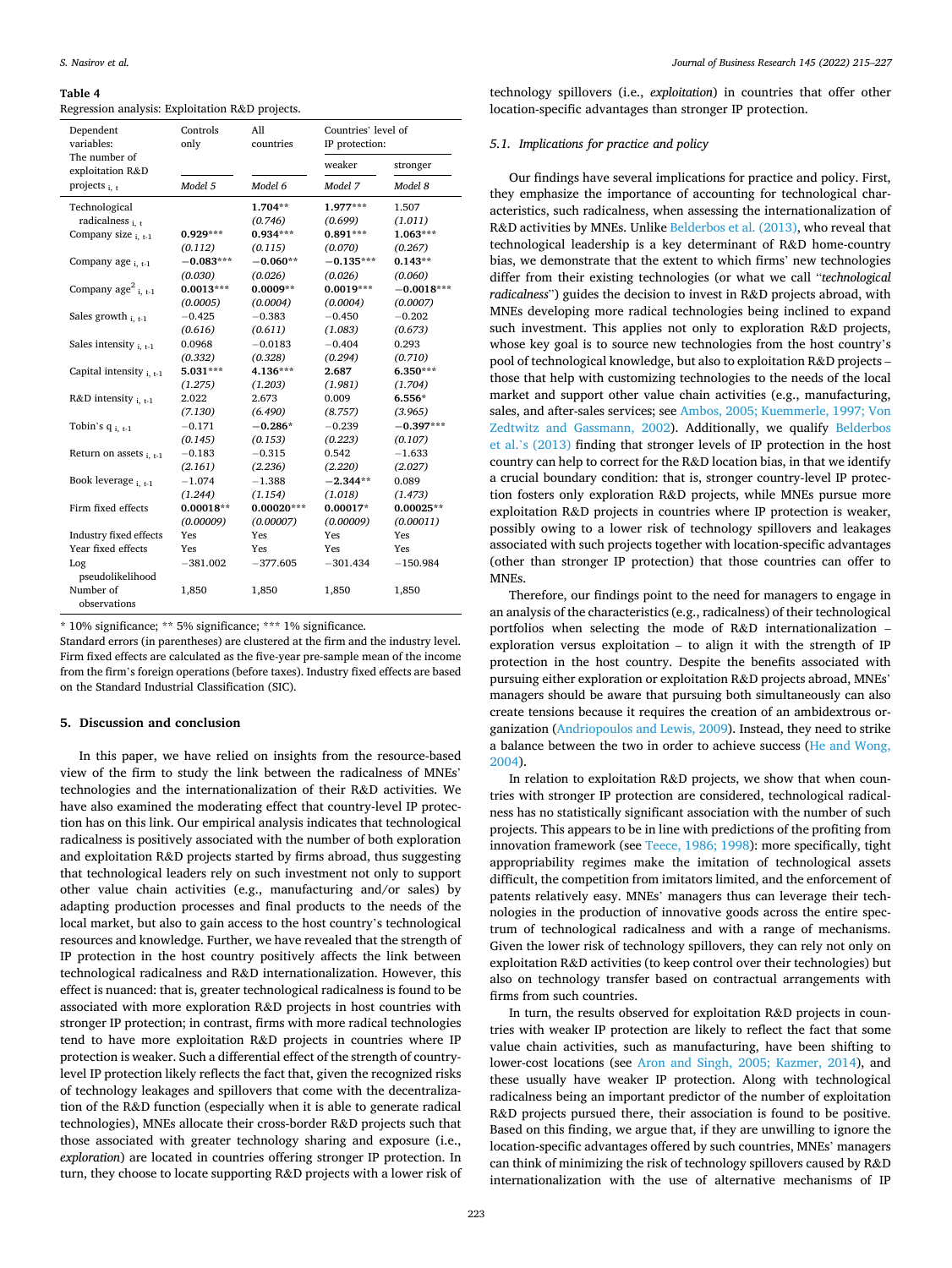<span id="page-9-0"></span>a) all countries (based on Model 6)



Note: all marginal effects are significant at the 5% level or better.

b) countries with *weaker* IP protection (based on Model 7)



Note: all marginal effects are significant at the 5% level or better.

**Fig. 3.** Marginal effects of technological radicalness on exploitation R&D projects.

protection. One such mechanism is relying on the modularity of the focal technical system, whereby firms "divide complex technical systems into components (modules) that can be designed independently but function together as a whole" ([Zhao, 2006; Baldwin and Henkel,](#page-12-0)  [2015:](#page-12-0)1640–1641). Overall, we can conclude that for certain types of cross-border investment projects (e.g., exploitation R&D), the weakness of IP protection in the host country does not constitute a barrier for commercializing radical technologies abroad as there are firm-level strategies available to MNEs' managers that can mitigate or even circumvent this.

Finally, our results also inform the policy-related debate on whether inward FDI fosters the productivity and innovativeness of local firms (see [Chung et al., 2003; Haskel et al., 2007; García et al., 2013; Jin et al.,](#page-11-0)  [2019\)](#page-11-0). Host countries often face a tradeoff: on the one hand, they seek to attract MNEs, whose superior technologies should provide an opportunity for local firms to learn and develop their technological bases; on the other hand, this comes at the expense of increased competition (Jin [et al., 2019](#page-11-0)). There is no consensus on what the net total effect of FDI is likely to be on local firms or on what factors might enhance or mitigate this effect, but we argue that adopting the technological radicalness perspective offers valuable insights into why technological leaders may facilitate technology transfer – and, thus, provide more learning opportunities to local firms – as well as into which stages of the value chain should be targeted to increase the chance of radical technologies flowing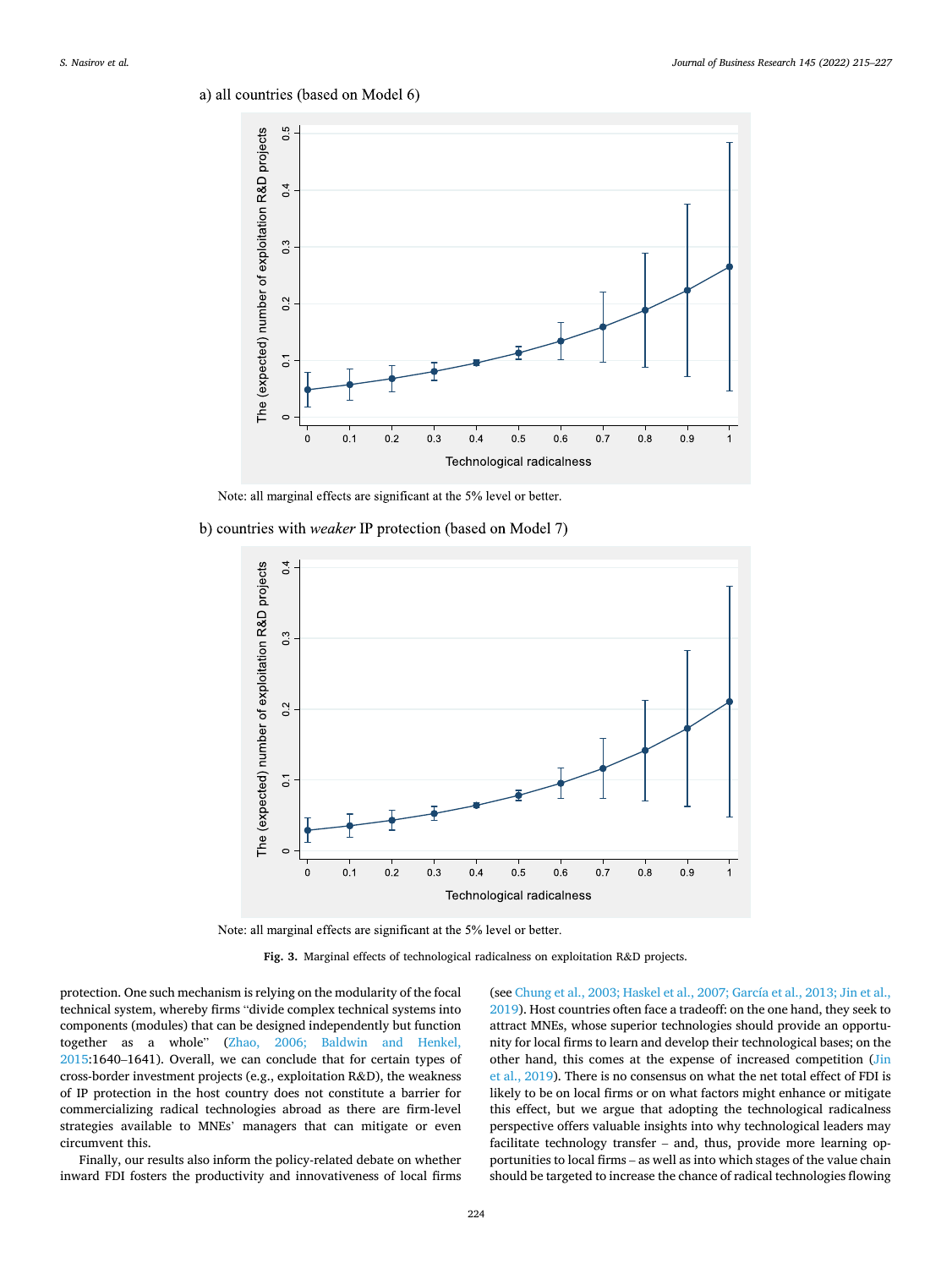<span id="page-10-0"></span>to the host country, depending on that country's level of IP protection (see Brandl et al., 2019; Thakur-Wernz and Wernz, 2022).

# *5.2. Study limitations and directions for future research*

As with any research, our work has limitations, but these offer opportunities for future studies. First, when examining the association between the radicalness of new technologies possessed by firms and the numbers of their exploration and exploitation R&D projects abroad, we do not trace the actual link between a specific technology and a specific cross-border project or projects in which this technology is used. We are therefore unable to account for any time–cost tradeoffs, although [Teece](#page-11-0)  [\(1977:836\)](#page-11-0) notes that "when the transferred technology involves a change in the state of the art [as is likely to be the case with more radical technologies], the extra costs of speeding a project would seem to be considerable" (see also [Kriz and Welch, 2018\)](#page-11-0). As such, it would be interesting to study the extent to which the speed of technology transfer depends on the radicalness of the underlying technologies, and whether this would refine our findings.

Another limitation of this research is that all countries in our analysis are grouped according to the perceived level of IP protection, and this does not allow us to control for other country-specific factors that might be important for R&D internationalization (e.g., institutional context; see Alcácer and Chung, 2007; Cantwell, 2009; Cantwell et al., 2010). Future studies may address this issue by investigating if country-level IP protection should be combined with other institutional arrangements to induce changes in the firm's cross-border behavior when it comes to exploration and exploitation R&D projects that draw on more radical technologies.

Further, our empirical framework does not address the causality between technological radicalness and the internationalization of R&D activities. As previous studies have suggested, the firm's technological knowledge can increase through internationalization (see [Cantwell and](#page-11-0)  [Piscitello, 2000](#page-11-0)). Hence, R&D internationalization per se is likely to have a positive impact on the firm's future technologies. We are thus unable to employ techniques such as instrumental variables analysis because it is difficult to find an instrument that does not violate the exclusion restriction. Future studies may establish the direction of the relationships under consideration.

Finally, in this study, we concentrate on large companies, while small and medium-sized firms may face different environmental – both external and internal – constraints and, as such, come up with very different responses to the challenges of R&D internationalization, including those that involve leveraging technological resources (see Calof, 1993; Calof, 1994; Zahra, 2005). Future studies may look at such firms to gain more insights into the association between technological radicalness and the internationalization of R&D activities.

# **CRediT authorship contribution statement**

**Shukhrat Nasirov:** Writing – review & editing, Writing – original draft, Methodology, Formal analysis, Data curation, Conceptualization. **Irina Gokh:** Writing – original draft, Data curation, Conceptualization. **Fragkiskos Filippaios:** Writing – review & editing, Formal analysis, Data curation, Conceptualization.

#### **Declaration of Competing Interest**

The authors declare that they have no known competing financial interests or personal relationships that could have appeared to influence the work reported in this paper.

# **Acknowledgments**

The authors would like to express their gratitude to Peter Buckley, Gary Chapman, Dana Minbaeva, Ram Mudambi, Rajnesh Narula, Alain Verbeke, and the participants of the iBegin Conference in Copenhagen for their comments on an earlier draft of this paper. All errors remain the authors' responsibility.

# **Appendix A. Supplementary data**

Supplementary data to this article can be found online at [https://doi.](https://doi.org/10.1016/j.jbusres.2022.02.079)  [org/10.1016/j.jbusres.2022.02.079](https://doi.org/10.1016/j.jbusres.2022.02.079).

#### **References**

- Alcácer, J., & Chung, W. (2007). Location strategies and knowledge spillovers. *[Management Science, 53](http://refhub.elsevier.com/S0148-2963(22)00218-1/h0005)*(5), 760–776.
- Alcácer, J., & Delgado, M. (2016). Spatial organization of firms and location choices [through the value chain.](http://refhub.elsevier.com/S0148-2963(22)00218-1/h0010) *Management Science, 62*(11), 3213–3234.
- Alcácer, J., & Zhao, M. (2012). Local R&D strategies and multilocation firms: The role of internal linkages. *[Management Science, 58](http://refhub.elsevier.com/S0148-2963(22)00218-1/h0015)*(4), 734–753.
- [Ambos, B. \(2005\). Foreign direct investment in industrial research and development: A](http://refhub.elsevier.com/S0148-2963(22)00218-1/h0020)  [study of German MNCs.](http://refhub.elsevier.com/S0148-2963(22)00218-1/h0020) *Research Policy, 34*(4), 395–410.
- [Amemiya, T. \(1984\). Tobit models: A survey.](http://refhub.elsevier.com/S0148-2963(22)00218-1/h0025) *Journal of Econometrics, 24*(1–2), 3–61.
- Andersson, U., Dasí, Á., Mudambi, R., & Pedersen, T. (2016). Technology, innovation and [knowledge: The importance of ideas and international connectivity.](http://refhub.elsevier.com/S0148-2963(22)00218-1/h0030) *Journal of World [Business, 51](http://refhub.elsevier.com/S0148-2963(22)00218-1/h0030)*(1), 153–162.
- [Andriopoulos, C., & Lewis, M. W. \(2009\). Exploitation-exploration tensions and](http://refhub.elsevier.com/S0148-2963(22)00218-1/h0035) [organizational ambidexterity: Managing paradoxes of innovation.](http://refhub.elsevier.com/S0148-2963(22)00218-1/h0035) *Organization [Science, 20](http://refhub.elsevier.com/S0148-2963(22)00218-1/h0035)*(4), 696–717.
- [Archibugi, D., & Pietrobelli, C. \(2003\). The globalisation of technology and its](http://refhub.elsevier.com/S0148-2963(22)00218-1/h0040) [implications for developing countries: Windows of opportunity or further burden?](http://refhub.elsevier.com/S0148-2963(22)00218-1/h0040)  *[Technological Forecasting and Social Change, 70](http://refhub.elsevier.com/S0148-2963(22)00218-1/h0040)*(9), 861–883.
- Ardito, L., Ernst, H., & Petruzzelli, A.M. 2020. The interplay between technology characteristics, R&D internationalisation, and new product introduction: Empirical evidence from the energy conservation sector. *Technovation*, 96. In press.
- [Aron, R., & Singh, J. V. \(2005\). Getting offshoring right.](http://refhub.elsevier.com/S0148-2963(22)00218-1/h0050) *Harvard Business Review, 83*(12), 135–[143](http://refhub.elsevier.com/S0148-2963(22)00218-1/h0050).
- [Asakawa, K. \(2001\). Organizational tension in international R](http://refhub.elsevier.com/S0148-2963(22)00218-1/h0055)&D management: The case of Japanese firms. *[Research Policy, 30](http://refhub.elsevier.com/S0148-2963(22)00218-1/h0055)*(5), 735–757.
- [Athukorala, P. C., & Kohpaiboon, A. \(2010\). Globalization of R](http://refhub.elsevier.com/S0148-2963(22)00218-1/h0060)&D by US-based [multinational enterprises.](http://refhub.elsevier.com/S0148-2963(22)00218-1/h0060) *Research Policy, 39*(10), 1335–1347.
- [Audretsch, D. B., & Feldman, M. P. \(1996\). R](http://refhub.elsevier.com/S0148-2963(22)00218-1/h0065)&D spillovers and the geography of innovation and production. *[American Economic Review, 86](http://refhub.elsevier.com/S0148-2963(22)00218-1/h0065)*(3), 630–640.
- [Autio, E., Sapienza, H. J., & Almeida, J. G. \(2000\). Effects of age at entry, knowledge](http://refhub.elsevier.com/S0148-2963(22)00218-1/h0070) [intensity, and imitability on international growth.](http://refhub.elsevier.com/S0148-2963(22)00218-1/h0070) *Academy of Management Journal, 43*[\(5\), 909](http://refhub.elsevier.com/S0148-2963(22)00218-1/h0070)–924.
- [Bahl, M., Lahiri, S., & Mukherjee, D. \(2021\). Managing internationalization and](http://refhub.elsevier.com/S0148-2963(22)00218-1/h0075) [innovation tradeoffs in entrepreneurial firms: Evidence from transition economies.](http://refhub.elsevier.com/S0148-2963(22)00218-1/h0075)  *[Journal of World Business, 56](http://refhub.elsevier.com/S0148-2963(22)00218-1/h0075)*(1). In press.
- [Baldwin, C. Y., & Henkel, J. \(2015\). Modularity and intellectual property protection.](http://refhub.elsevier.com/S0148-2963(22)00218-1/h0080)  *[Strategic Management Journal, 36](http://refhub.elsevier.com/S0148-2963(22)00218-1/h0080)*(11), 1637–1655.
- [Barney, J. B. \(1991\). Firm resources and sustained competitive advantage.](http://refhub.elsevier.com/S0148-2963(22)00218-1/h0085) *Journal of [Management, 17](http://refhub.elsevier.com/S0148-2963(22)00218-1/h0085)*(1), 99–120.
- [Barney, J. B., Wright, M., & Ketchen, D. J., Jr. \(2001\). The resource-based view of the](http://refhub.elsevier.com/S0148-2963(22)00218-1/h0090) [firm: Ten years after 1991.](http://refhub.elsevier.com/S0148-2963(22)00218-1/h0090) *Journal of Management, 27*(6), 625–641.
- [Belderbos, R. \(2001\). Overseas innovations by Japanese firms: An analysis of patent and](http://refhub.elsevier.com/S0148-2963(22)00218-1/h0095)  subsidiary data. *[Research Policy, 30](http://refhub.elsevier.com/S0148-2963(22)00218-1/h0095)*(2), 313–332.
- [Belderbos, R., & Somers, D. \(2015\). Do technology leaders deter inward R](http://refhub.elsevier.com/S0148-2963(22)00218-1/h0100)&D [investments? Evidence from regional R](http://refhub.elsevier.com/S0148-2963(22)00218-1/h0100)&D location decisions in Europe. *Regional Studies, 49*[\(11\), 1805](http://refhub.elsevier.com/S0148-2963(22)00218-1/h0100)–1821.
- [Belderbos, R., Leten, B., & Suzuki, S. \(2013\). How global is R](http://refhub.elsevier.com/S0148-2963(22)00218-1/h0105)&D? Firm-level [determinants of home-country bias in R](http://refhub.elsevier.com/S0148-2963(22)00218-1/h0105)&D. *Journal of International Business Studies, 44*[\(8\), 765](http://refhub.elsevier.com/S0148-2963(22)00218-1/h0105)–786.
- [Belderbos, R., Lykogianni, E., & Veugelers, R. \(2008\). Strategic R](http://refhub.elsevier.com/S0148-2963(22)00218-1/h0110)&D location in
- [European manufacturing industries.](http://refhub.elsevier.com/S0148-2963(22)00218-1/h0110) *Review of World Economics, 144*(2), 183–206. [Berry, H. \(2006\). Leaders, laggards, and the pursuit of foreign knowledge.](http://refhub.elsevier.com/S0148-2963(22)00218-1/h0115) *Strategic [Management Journal, 27](http://refhub.elsevier.com/S0148-2963(22)00218-1/h0115)*(2), 151–168.
- [Blundell, R., Griffith, R., & Van Reenen, J. \(1999\). Market share, market value and](http://refhub.elsevier.com/S0148-2963(22)00218-1/h0120)  [innovation in a panel of British manufacturing firms.](http://refhub.elsevier.com/S0148-2963(22)00218-1/h0120) *Review of Economic Studies, 66*  [\(3\), 529](http://refhub.elsevier.com/S0148-2963(22)00218-1/h0120)–554.
- [Brander, J. A., Cui, V., & Vertinsky, I. \(2017\). China and intellectual property rights: A](http://refhub.elsevier.com/S0148-2963(22)00218-1/h0125) challenge to the rule of law. *[Journal of International Business Studies, 48](http://refhub.elsevier.com/S0148-2963(22)00218-1/h0125)*(7), 908–921.
- [Brandl, K., Darendeli, I., & Mudambi, R. \(2019\). Foreign actors and intellectual property](http://refhub.elsevier.com/S0148-2963(22)00218-1/h0130)  [protection regulations in developing countries.](http://refhub.elsevier.com/S0148-2963(22)00218-1/h0130) *Journal of International Business [Studies, 50](http://refhub.elsevier.com/S0148-2963(22)00218-1/h0130)*(5), 826–846.
- [Branstetter, L. G., Fisman, R., & Foley, C. F. \(2006\). Do stronger intellectual property](http://refhub.elsevier.com/S0148-2963(22)00218-1/h0135) [rights increase international technology transfer? Empirical evidence from U.S. firm](http://refhub.elsevier.com/S0148-2963(22)00218-1/h0135)level panel data. *[Quarterly Journal of Economics, 121](http://refhub.elsevier.com/S0148-2963(22)00218-1/h0135)*(1), 321–349.
- [Buckley, P. J., & Casson, M. C. \(2009\). The internalisation theory of the multinational](http://refhub.elsevier.com/S0148-2963(22)00218-1/h0140)  [enterprise: A review of the progress of a research agenda after 30 years.](http://refhub.elsevier.com/S0148-2963(22)00218-1/h0140) *Journal of [International Business Studies, 40](http://refhub.elsevier.com/S0148-2963(22)00218-1/h0140)*(9), 1563–1580.
- [Calof, J. L. \(1993\). The impact of size on internationalization.](http://refhub.elsevier.com/S0148-2963(22)00218-1/h0150) *Journal of Small Business [Management, 31](http://refhub.elsevier.com/S0148-2963(22)00218-1/h0150)*(4), 60–69.
- [Calof, J. L. \(1994\). The relationship between firm size and export behavior revisited.](http://refhub.elsevier.com/S0148-2963(22)00218-1/h0155) *[Journal of International Business Studies, 25](http://refhub.elsevier.com/S0148-2963(22)00218-1/h0155)*(2), 367–387.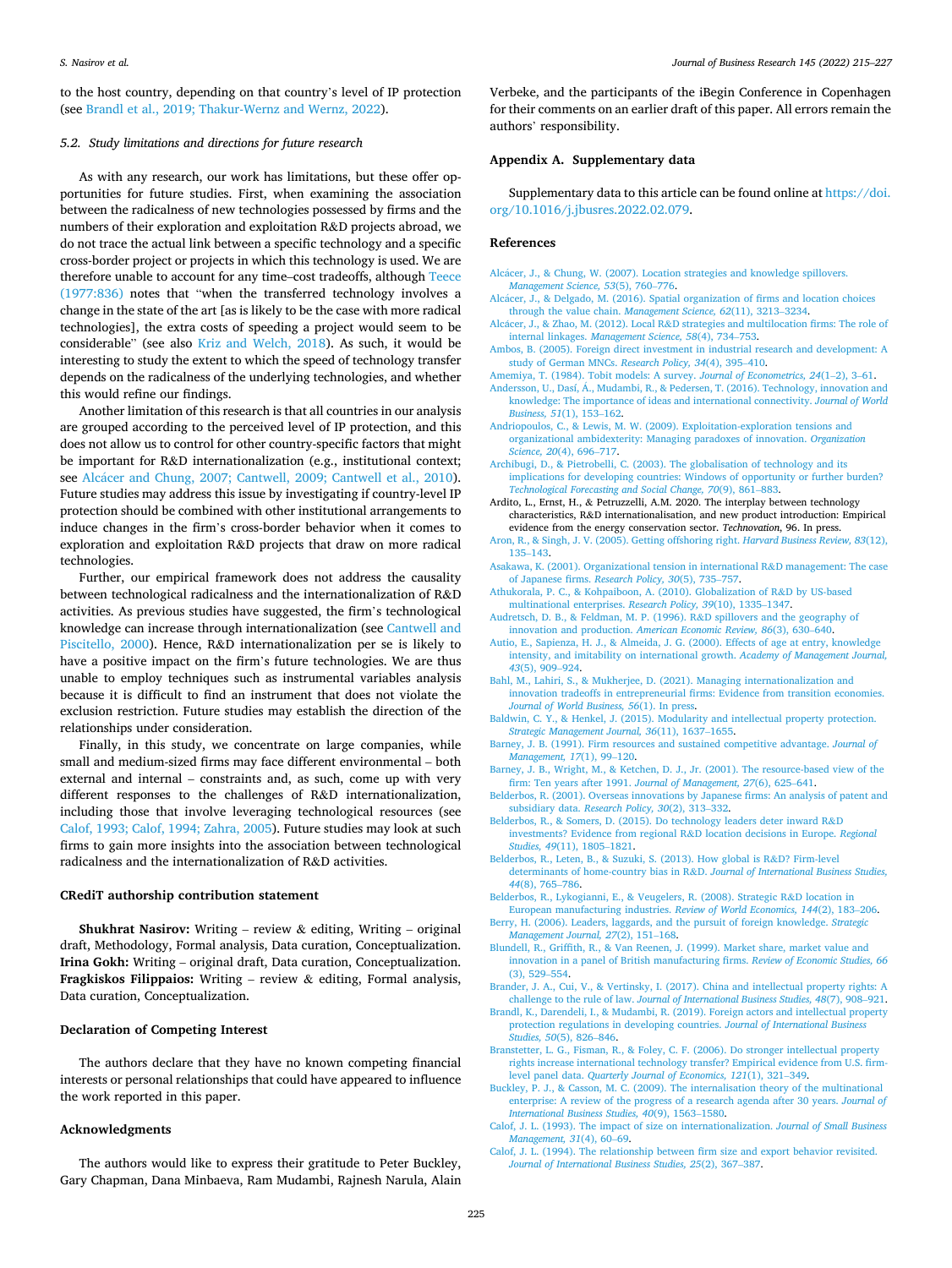#### <span id="page-11-0"></span>*S. Nasirov et al.*

Cantwell, J. (1989). *[Technological innovation and multinational corporations](http://refhub.elsevier.com/S0148-2963(22)00218-1/h0160)*. Oxford, UK: [Blackwell.](http://refhub.elsevier.com/S0148-2963(22)00218-1/h0160)

[Cantwell, J. \(2009\). Location and the multinational enterprise.](http://refhub.elsevier.com/S0148-2963(22)00218-1/h0165) *Journal of International [Business Studies, 40](http://refhub.elsevier.com/S0148-2963(22)00218-1/h0165)*(1), 35–41.

- [Cantwell, J., & Janne, O. \(1999\). Technological globalisation and innovative centres: The](http://refhub.elsevier.com/S0148-2963(22)00218-1/h0170)  [role of corporate technological leadership and locational hierarchy.](http://refhub.elsevier.com/S0148-2963(22)00218-1/h0170) *Research Policy, 28*(2–[3\), 119](http://refhub.elsevier.com/S0148-2963(22)00218-1/h0170)–144.
- [Cantwell, J., & Piscitello, L. \(2000\). Accumulating technological competence: Its](http://refhub.elsevier.com/S0148-2963(22)00218-1/h0175) [changing impact on corporate diversification and internationalization.](http://refhub.elsevier.com/S0148-2963(22)00218-1/h0175) *Industrial and [Corporate Change, 9](http://refhub.elsevier.com/S0148-2963(22)00218-1/h0175)*(1), 21–51.

[Cantwell, J., Dunning, J. H., & Lundan, S. M. \(2010\). An evolutionary approach to](http://refhub.elsevier.com/S0148-2963(22)00218-1/h0180) [understanding international business activity: The co-evolution of MNEs and the](http://refhub.elsevier.com/S0148-2963(22)00218-1/h0180) institutional environment. *[Journal of International Business Studies, 41](http://refhub.elsevier.com/S0148-2963(22)00218-1/h0180)*(4), 567–586.

[Chung, W., & Yeaple, S. \(2008\). International knowledge sourcing: Evidence from US](http://refhub.elsevier.com/S0148-2963(22)00218-1/h0190)  firms expanding abroad. *[Strategic Management Journal, 29](http://refhub.elsevier.com/S0148-2963(22)00218-1/h0190)*(11), 1207–1224.

[Chung, W., Mitchell, W., & Yeung, B. \(2003\). Foreign direct investment and host country](http://refhub.elsevier.com/S0148-2963(22)00218-1/h0195)  [productivity: The American automotive component industry in the 1980s.](http://refhub.elsevier.com/S0148-2963(22)00218-1/h0195) *Journal of [International Business Studies, 34](http://refhub.elsevier.com/S0148-2963(22)00218-1/h0195)*(2), 199–218.

[Cohen, W. M., & Levinthal, D. A. \(1990\). Absorptive capacity: A new perspective on](http://refhub.elsevier.com/S0148-2963(22)00218-1/h0200) learning and innovation. *[Administrative Science Quarterly, 35](http://refhub.elsevier.com/S0148-2963(22)00218-1/h0200)*(1), 128–152.

Dunning, J. H. (2013). *[Multinationals, technology and competitiveness](http://refhub.elsevier.com/S0148-2963(22)00218-1/h0205)*. New York, NY: [Routledge](http://refhub.elsevier.com/S0148-2963(22)00218-1/h0205).

[Feinberg, S. E., & Gupta, A. K. \(2004\). Knowledge spillovers and the assignment of R](http://refhub.elsevier.com/S0148-2963(22)00218-1/h0210)&D [responsibilities to foreign subsidiaries.](http://refhub.elsevier.com/S0148-2963(22)00218-1/h0210) *Strategic Management Journal, 25*(8–9), 823–[845](http://refhub.elsevier.com/S0148-2963(22)00218-1/h0210).

[García, F., Jin, B., & Salomon, R. \(2013\). Does inward foreign direct investment improve](http://refhub.elsevier.com/S0148-2963(22)00218-1/h0220)  [the innovative performance of local firms?](http://refhub.elsevier.com/S0148-2963(22)00218-1/h0220) *Research Policy, 42*(1), 231–244.

[Gardner, W., Mulvey, E. P., & Shaw, E. C. \(1995\). Regression analyses of counts and](http://refhub.elsevier.com/S0148-2963(22)00218-1/h0225) [rates: Poisson, overdispersed Poisson, and negative binomial models.](http://refhub.elsevier.com/S0148-2963(22)00218-1/h0225) *Psychological [Bulletin, 118](http://refhub.elsevier.com/S0148-2963(22)00218-1/h0225)*(3), 392–404.

[Gerybadze, A., & Reger, G. \(1999\). Globalization of R](http://refhub.elsevier.com/S0148-2963(22)00218-1/h0230)&D: Recent changes in the [management of innovation in transnational corporations.](http://refhub.elsevier.com/S0148-2963(22)00218-1/h0230) *Research Policy, 28*(2–3), 251–[274](http://refhub.elsevier.com/S0148-2963(22)00218-1/h0230).

[Glass, A. J., & Saggi, K. \(2002\). Intellectual property rights and foreign direct investment.](http://refhub.elsevier.com/S0148-2963(22)00218-1/h0235)  *[Journal of International Economics, 56](http://refhub.elsevier.com/S0148-2963(22)00218-1/h0235)*(2), 387–410.

Granstrand, O., Håkanson, L., & Sjölander, S. (1993). Internationalization of R&D - A [survey of some recent research.](http://refhub.elsevier.com/S0148-2963(22)00218-1/h0240) *Research Policy, 22*(5–6), 413–430.

Greene, W.H. 1994. *Accounting for excess zeros and sample selection in Poisson and negative binomial regression models*. NYU Working Paper no. EC-94-10. New York: New York University.

- Griliches, Z. (1998). *R&[D and productivity: The econometric evidence](http://refhub.elsevier.com/S0148-2963(22)00218-1/h0250)*. Chicago, IL: [University of Chicago Press.](http://refhub.elsevier.com/S0148-2963(22)00218-1/h0250)
- [Grimaldi, M., Greco, M., & Cricelli, L. \(2021\). A framework of intellectual property](http://refhub.elsevier.com/S0148-2963(22)00218-1/h0255) [protection strategies and open innovation.](http://refhub.elsevier.com/S0148-2963(22)00218-1/h0255) *Journal of Business Research, 123*, 156–[164](http://refhub.elsevier.com/S0148-2963(22)00218-1/h0255).

[Grupp, H., & Schmoch, U. \(1999\). Patent statistics in the age of globalisation: New legal](http://refhub.elsevier.com/S0148-2963(22)00218-1/h0260)  [procedures, new analytical methods, new economic interpretation.](http://refhub.elsevier.com/S0148-2963(22)00218-1/h0260) *Research Policy, 28*[\(4\), 377](http://refhub.elsevier.com/S0148-2963(22)00218-1/h0260)–396.

[Håkanson, L., & Nobel, R. \(1993\). Foreign research and development in Swedish](http://refhub.elsevier.com/S0148-2963(22)00218-1/h0265) multinationals. *[Research Policy, 22](http://refhub.elsevier.com/S0148-2963(22)00218-1/h0265)*(5–6), 373–396.

[Hall, B., Helmers, C., Rogers, M., & Sena, V. \(2014\). The choice between formal and](http://refhub.elsevier.com/S0148-2963(22)00218-1/h0270) [informal intellectual property: A review.](http://refhub.elsevier.com/S0148-2963(22)00218-1/h0270) *Journal of Economic Literature, 52*(2), 375–[423](http://refhub.elsevier.com/S0148-2963(22)00218-1/h0270).

Hall, B.H. 2011. *The internationalization of R&D*. UNU-MERIT Working Paper Series no. 2011-049. Maastricht, the Netherlands: UNU-MERIT.

Hall, B.H., & Ziedonis, R.H. 2001. The patent paradox revisited: An empirical study of patenting in the U.S. semiconductor industry, 1979-1995. *Rand Journal of Economics*, 32(1): 101–128.

Hall, B.H. Jaffe, A.B., & Trajtenberg, M. 2001. *The NBER patent citation data file: Lessons, insights and methodological tools*. NBER Working Paper Series no. 8498. Cambridge, MA: NBER.

[Haskel, J. E., Pereira, S. C., & Slaughter, M. J. \(2007\). Does inward foreign direct](http://refhub.elsevier.com/S0148-2963(22)00218-1/h0290)  [investment boost the productivity of domestic firms?](http://refhub.elsevier.com/S0148-2963(22)00218-1/h0290) *Review of Economics and [Statistics, 89](http://refhub.elsevier.com/S0148-2963(22)00218-1/h0290)*(3), 482–496.

[He, Z.-L., & Wong, P.-K. \(2004\). Exploration vs. exploitation: An empirical test of the](http://refhub.elsevier.com/S0148-2963(22)00218-1/h0295) [ambidexterity hypothesis.](http://refhub.elsevier.com/S0148-2963(22)00218-1/h0295) *Organization Science, 15*(4), 481–494.

Hirschey, M., Skiba, H., & Wintoki, M.B. 2012. The size, concentration and evolution of corporate R&D spending in U.S. firms from 1976 to 2010: Evidence and implications. *Journal of Corporate Finance*, 18(3): 496–518.

[Hirschey, R. C., & Caves, R. E. \(1981\). Research and transfer of technology by](http://refhub.elsevier.com/S0148-2963(22)00218-1/h0305) multinational enterprises. *[Oxford Bulletin of Economics and Statistics, 43](http://refhub.elsevier.com/S0148-2963(22)00218-1/h0305)*(2), 115–130.

[Jin, B., García, F., & Salomon, R. \(2019\). Inward foreign direct investment and local firm](http://refhub.elsevier.com/S0148-2963(22)00218-1/h0310)  [innovation: The moderating role of technological capabilities.](http://refhub.elsevier.com/S0148-2963(22)00218-1/h0310) *Journal of International [Business Studies, 50](http://refhub.elsevier.com/S0148-2963(22)00218-1/h0310)*(5), 847–855.

[Kazmer, D. O. \(2014\). Manufacturing outsourcing, onshoring, and global equilibrium.](http://refhub.elsevier.com/S0148-2963(22)00218-1/h0315)  *[Business Horizons, 57](http://refhub.elsevier.com/S0148-2963(22)00218-1/h0315)*(4), 463–472.

[Kim, Y. K., Lee, K., Park, W. G., & Choo, K. \(2012\). Appropriate intellectual property](http://refhub.elsevier.com/S0148-2963(22)00218-1/h0320)  [protection and economic growth in countries at different levels of development.](http://refhub.elsevier.com/S0148-2963(22)00218-1/h0320) *[Research Policy, 41](http://refhub.elsevier.com/S0148-2963(22)00218-1/h0320)*(2), 358–375.

[Kriz, A., & Welch, C. \(2018\). Innovation and internationalisation processes of firms with](http://refhub.elsevier.com/S0148-2963(22)00218-1/h0325)  new-to-the-world technologies. *[Journal of International Business Studies, 49](http://refhub.elsevier.com/S0148-2963(22)00218-1/h0325)*(4), 496–[522](http://refhub.elsevier.com/S0148-2963(22)00218-1/h0325).

[Kuemmerle, W. \(1997\). Building effective R](http://refhub.elsevier.com/S0148-2963(22)00218-1/h0330)&D capabilities abroad. *Harvard Business [Review, 75](http://refhub.elsevier.com/S0148-2963(22)00218-1/h0330)*(2), 61–70.

- [Kumar, N. \(2001\). Determinants of location of overseas R](http://refhub.elsevier.com/S0148-2963(22)00218-1/h0335)&D activity of multinational [enterprises: The case of US and Japanese corporations.](http://refhub.elsevier.com/S0148-2963(22)00218-1/h0335) *Research Policy, 30*(1), 159–[174](http://refhub.elsevier.com/S0148-2963(22)00218-1/h0335).
- [Lampert, C. M., & Kim, M. \(2019\). Going far to go further: Offshoring, exploration, and](http://refhub.elsevier.com/S0148-2963(22)00218-1/h0340)  R&D performance. *[Journal of Business Research, 103](http://refhub.elsevier.com/S0148-2963(22)00218-1/h0340)*, 376–386.
- Liu, M.C., & Chen, S.H. 2003. International R&D deployment and locational advantage: A case study of Taiwan. NBER Working Paper Series no. 10169. Cambridge, MA: NBER.

Maskus, K. E. (2000). *[Intellectual property rights in the global economy](http://refhub.elsevier.com/S0148-2963(22)00218-1/h0350)*. Washington, D.C.: [The Institute for International Economics.](http://refhub.elsevier.com/S0148-2963(22)00218-1/h0350)

McDermott, C. M., & O'[Connor, G. C. \(2002\). Managing radical innovation: An overview](http://refhub.elsevier.com/S0148-2963(22)00218-1/h0355)  of emergent strategy issues. *[Journal of Product Innovation Management, 19](http://refhub.elsevier.com/S0148-2963(22)00218-1/h0355)*(6), 424–[438](http://refhub.elsevier.com/S0148-2963(22)00218-1/h0355).

Narula, R. (2003). *[Globalization and technology: Interdependence, innovation systems and](http://refhub.elsevier.com/S0148-2963(22)00218-1/h0360)  industrial policy*[. Cambridge: Polity Press](http://refhub.elsevier.com/S0148-2963(22)00218-1/h0360).

O'[Connor, G. C., & DeMartino, R. \(2006\). Organizing for radical innovation: An](http://refhub.elsevier.com/S0148-2963(22)00218-1/h0365)  [exploratory study of the structural aspects of RI management systems in large](http://refhub.elsevier.com/S0148-2963(22)00218-1/h0365) established firms. *[Journal of Product Innovation Management, 23](http://refhub.elsevier.com/S0148-2963(22)00218-1/h0365)*(6), 475–497.

O'[Connor, G. C., & Rice, M. P. \(2001\). Opportunity recognition and breakthrough](http://refhub.elsevier.com/S0148-2963(22)00218-1/h0370)  [innovation in large established firms.](http://refhub.elsevier.com/S0148-2963(22)00218-1/h0370) *California Management Review, 43*(2), 95–116.

[Oviatt, B. M., & McDougall, P. P. \(2005\). Defining international entrepreneurship and](http://refhub.elsevier.com/S0148-2963(22)00218-1/h0375)  [modeling the speed of internationalization.](http://refhub.elsevier.com/S0148-2963(22)00218-1/h0375) *Entrepreneurship Theory and Practice, 29*  [\(5\), 537](http://refhub.elsevier.com/S0148-2963(22)00218-1/h0375)–553.

[Oxley, J. E. \(1999\). Institutional environment and the mechanisms of governance: The](http://refhub.elsevier.com/S0148-2963(22)00218-1/h0380)  [impact of intellectual property protection on the structure of inter-firm alliances.](http://refhub.elsevier.com/S0148-2963(22)00218-1/h0380)  *[Journal of Economic Behavior and Organization, 38](http://refhub.elsevier.com/S0148-2963(22)00218-1/h0380)*(3), 283–309.

[Papageorgiadis, N., & Sofka, W. \(2020\). Patent enforcement across 51 countries](http://refhub.elsevier.com/S0148-2963(22)00218-1/h0385) – Patent enforcement index 1998–2017. *[Journal of World Business, 55](http://refhub.elsevier.com/S0148-2963(22)00218-1/h0385)*(4). In press.

[Papageorgiadis, N., Xu, Y., & Alexiou, C. \(2019\). The effect of European intellectual](http://refhub.elsevier.com/S0148-2963(22)00218-1/h0390)  [property institutions on Chinese outward foreign direct investment.](http://refhub.elsevier.com/S0148-2963(22)00218-1/h0390) *Management and [Organization Review, 15](http://refhub.elsevier.com/S0148-2963(22)00218-1/h0390)*(1), 81–110.

[Papanastassiou, M., Pearce, R., & Zanfei, A. \(2020\). Changing perspectives on the](http://refhub.elsevier.com/S0148-2963(22)00218-1/h0395)  internationalization of R&[D and innovation by multinational enterprises: A review](http://refhub.elsevier.com/S0148-2963(22)00218-1/h0395) of the literature. *[Journal of International Business Studies, 51](http://refhub.elsevier.com/S0148-2963(22)00218-1/h0395)*(4), 623–664.

[Park, W. G. \(2008\). International patent protection: 1960](http://refhub.elsevier.com/S0148-2963(22)00218-1/h0400)–2005. *Research Policy, 37*(4), 761–[766](http://refhub.elsevier.com/S0148-2963(22)00218-1/h0400).

[Pathak, S., Xavier-Oliveira, E., & Laplume, A. O. \(2013\). Influence of intellectual](http://refhub.elsevier.com/S0148-2963(22)00218-1/h0405) [property, foreign investment, and technological adoption on technology](http://refhub.elsevier.com/S0148-2963(22)00218-1/h0405)  entrepreneurship. *[Journal of Business Research, 66](http://refhub.elsevier.com/S0148-2963(22)00218-1/h0405)*(10), 2090–2101.

[Paul, J., & Feliciano-Cestero, M. M. \(2021\). Five decades of research on foreign direct](http://refhub.elsevier.com/S0148-2963(22)00218-1/h0410) [investment by MNEs: An overview and research agenda.](http://refhub.elsevier.com/S0148-2963(22)00218-1/h0410) *Journal of Business Research, 124*[, 800](http://refhub.elsevier.com/S0148-2963(22)00218-1/h0410)–812.

[Peng, M. W. \(2001\). The resource-based view and international business.](http://refhub.elsevier.com/S0148-2963(22)00218-1/h0415) *Journal of [Management, 27](http://refhub.elsevier.com/S0148-2963(22)00218-1/h0415)*(6), 803–829.

[Peng, M. W., Ahlstrom, D., Carraher, S. M., & Shi, W. S. \(2017\). An institution-based view](http://refhub.elsevier.com/S0148-2963(22)00218-1/h0420)  of global IPR history. *[Journal of International Business Studies, 48](http://refhub.elsevier.com/S0148-2963(22)00218-1/h0420)*(7), 893–907.

[Peteraf, M. A. \(1993\). The cornerstones of competitive advantage: A resource-based](http://refhub.elsevier.com/S0148-2963(22)00218-1/h0425)  view. *[Strategic Management Journal, 14](http://refhub.elsevier.com/S0148-2963(22)00218-1/h0425)*(3), 179–191.

Petricevic, O., & Teece, D. J. (2019). The structural reshaping of globalization: [Implications for strategic sectors, profiting from innovation, and the multinational](http://refhub.elsevier.com/S0148-2963(22)00218-1/h0430)  enterprise. *[Journal of International Business Studies, 50](http://refhub.elsevier.com/S0148-2963(22)00218-1/h0430)*(9), 1487–1512.

[Pisano, G. \(2006\). Profiting from innovation and the intellectual property revolution.](http://refhub.elsevier.com/S0148-2963(22)00218-1/h0435)

*[Research Policy, 35](http://refhub.elsevier.com/S0148-2963(22)00218-1/h0435)*(8), 1122–1130.<br>Raff, H., Ryan, M., & Stähler, F. (2009). The choice of market entry mode: Greenfield investment, M&A and joint venture. *[International Review of Economics](http://refhub.elsevier.com/S0148-2963(22)00218-1/h0440) & Finance, 18*  [\(1\), 3](http://refhub.elsevier.com/S0148-2963(22)00218-1/h0440)–10.

[Ramstetter, E. D. \(1999\). Comparisons of foreign multinationals and local firms in Asian](http://refhub.elsevier.com/S0148-2963(22)00218-1/h0445)  manufacturing over time. *[Asian Economic Journal, 13](http://refhub.elsevier.com/S0148-2963(22)00218-1/h0445)*(2), 163–203.

[Sanna-Randaccio, F., & Veugelers, R. \(2007\). Multinational knowledge spillovers with](http://refhub.elsevier.com/S0148-2963(22)00218-1/h0450)  decentralised R&[D: A game-theoretic approach.](http://refhub.elsevier.com/S0148-2963(22)00218-1/h0450) *Journal of International Business [Studies, 38](http://refhub.elsevier.com/S0148-2963(22)00218-1/h0450)*(1), 47–63.

[Schotter, A., & Teagarden, M. \(2014\). Protecting intellectual property in China.](http://refhub.elsevier.com/S0148-2963(22)00218-1/h0455) *MIT [Sloan Management Review, 55](http://refhub.elsevier.com/S0148-2963(22)00218-1/h0455)*(4), 41–48.

[Shan, W., & Song, J. \(1997\). Foreign direct investment and the sourcing of technological](http://refhub.elsevier.com/S0148-2963(22)00218-1/h0460)  [advantage: Evidence from the biotechnology industry.](http://refhub.elsevier.com/S0148-2963(22)00218-1/h0460) *Journal of International [Business Studies, 28](http://refhub.elsevier.com/S0148-2963(22)00218-1/h0460)*(2), 267–284.

[Shane, S. \(2001\). Technological opportunities and new firm creation.](http://refhub.elsevier.com/S0148-2963(22)00218-1/h0465) *Management [Science, 47](http://refhub.elsevier.com/S0148-2963(22)00218-1/h0465)*(2), 205–220.

[Sheng, S., Zhou, K. Z., & Lessassy, L. \(2013\). NPD speed vs. innovativeness: The](http://refhub.elsevier.com/S0148-2963(22)00218-1/h0470) [contingent impact of institutional and market environments.](http://refhub.elsevier.com/S0148-2963(22)00218-1/h0470) *Journal of Business [Research, 66](http://refhub.elsevier.com/S0148-2963(22)00218-1/h0470)*(11), 2355–2362.

[Singh, J. \(2007\). Asymmetry of knowledge spillovers between MNCs and host country](http://refhub.elsevier.com/S0148-2963(22)00218-1/h0475) firms. *[Journal of International Business Studies, 38](http://refhub.elsevier.com/S0148-2963(22)00218-1/h0475)*(5), 764–786.

[Singh, J., & Fleming, L. \(2010\). Lone inventors as sources of breakthroughs: Myth or](http://refhub.elsevier.com/S0148-2963(22)00218-1/h0480)  reality? *[Management Science, 56](http://refhub.elsevier.com/S0148-2963(22)00218-1/h0480)*(1), 41–56.

[Song, J., & Shin, J. \(2008\). The paradox of technological capabilities: What determines](http://refhub.elsevier.com/S0148-2963(22)00218-1/h0485)  [knowledge sourcing from overseas R](http://refhub.elsevier.com/S0148-2963(22)00218-1/h0485)&D operations? *Journal of International Business [Studies, 39](http://refhub.elsevier.com/S0148-2963(22)00218-1/h0485)*(2), 291–303.

[Song, J., Asakawa, K., & Chu, Y. \(2011\). What determines knowledge sourcing from host](http://refhub.elsevier.com/S0148-2963(22)00218-1/h0490)  locations of overseas R&[D operations? A study of global R](http://refhub.elsevier.com/S0148-2963(22)00218-1/h0490)&D activities of Japanese multinationals. *[Research Policy, 40](http://refhub.elsevier.com/S0148-2963(22)00218-1/h0490)*(3), 380–390.

Squicciarini, M., Dernis, H., & Criscuolo, C. 2013. *Measuring patent quality: Indicators of technological and economic value*. OECD STI Working Paper Series no. 2013/03. Paris: **OECD** 

[Teece, D. J. \(1977\). Time-cost tradeoffs: Elasticity estimates and determinants for](http://refhub.elsevier.com/S0148-2963(22)00218-1/h0500)  [international technology transfer projects.](http://refhub.elsevier.com/S0148-2963(22)00218-1/h0500) *Management Science, 23*(8), 830–837.